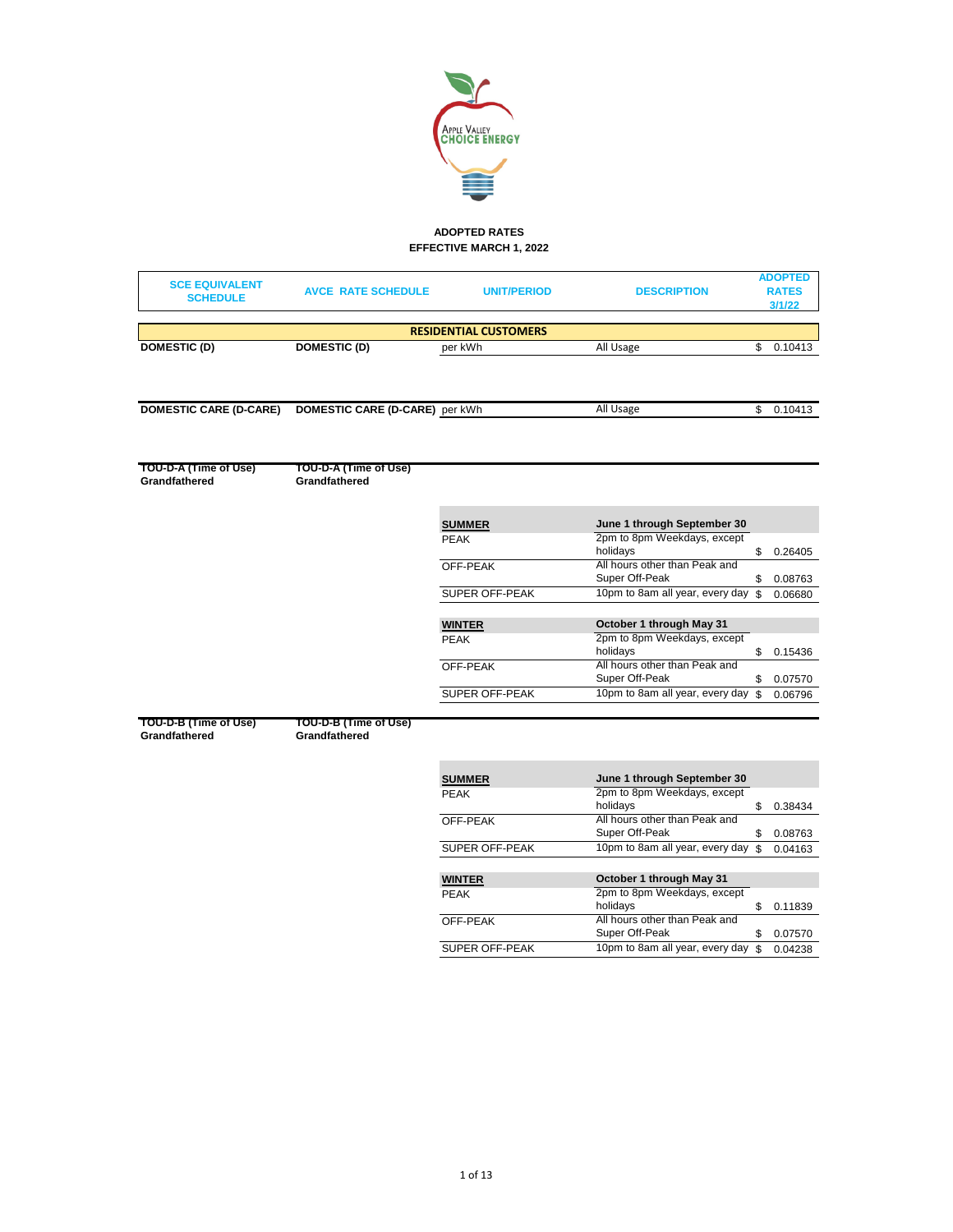| <b>SCE EQUIVALENT</b> |                           |                    |                    | <b>ADOPTED</b> |
|-----------------------|---------------------------|--------------------|--------------------|----------------|
| <b>SCHEDULE</b>       | <b>AVCE RATE SCHEDULE</b> | <b>UNIT/PERIOD</b> | <b>DESCRIPTION</b> | <b>RATES</b>   |
|                       |                           |                    |                    | 3/1/22         |

#### **TOU-D-T (Time of Use Tiered) TOU-D-T (Time of Use Tiered) SUMMER June 1 through September 30** TIER 1 PEAK - Up to 130% of B $\overline{12pm}$  - 6pm, except holidays \$ 0.14108 TIER 1 OFF-PEAK - Up to 130% day All other hours, all year, every  $$ 0.12789$ TIER 2 PEAK - More than 130% 12pm - 6pm, except holidays  $$ 0.14108$ TIER 2 OFF-PEAK - More than  $\cdot$  day All other hours, all year, every  $$ 0.12789$ **WINTER October 1 through May 31** TIER 1 PEAK - Up to 130% of B $\overline{12pm}$  - 6pm, except holidays  $$ 0.09421$ TIER 1 OFF-PEAK - Up to 130% day All other hours, all year, every  $$ 0.08528$ TIER 2 PEAK - More than  $130\%$  12pm - 6pm, except holidays  $$ 0.09421$ TIER 2 OFF-PEAK - More than 'day All other hours, all year, every \$ 0.08528 **TOU-D-PRIME TOU-D-PRIME SUMMER June 1 through September 30** PEAK **4pm - 9pm, except holidays** \$ 0.26362 MID-PEAK Holidays \$ 0.13231 OFF-PEAK All other hours \$ 0.05929

| <b>WINTER</b>         | October 1 through May 31      |         |
|-----------------------|-------------------------------|---------|
|                       | 4pm - 9pm winter weekdays     |         |
| MID-PEAK              | and weekends                  | 0.22242 |
|                       | All hours other than Mid-Peak |         |
| OFF-PEAK              | and Super Off-Peak            | 0.05448 |
|                       | 8:00 a.m. to 3:00 p.m. winter |         |
| <b>SUPER OFF-PEAK</b> | weekdays and weekends         | 0.05448 |

**TOU-D-4to9 TOU-D-4to9**

| ENERGY CHARGE (\$/KWH) SUMMER |               | June 1 through September 30 |    |         |
|-------------------------------|---------------|-----------------------------|----|---------|
|                               |               | 4pm - 9pm, weekdays except  |    |         |
|                               | <b>PEAK</b>   | holidays                    |    | 0.20007 |
|                               | MID-PEAK      | Holidays                    | Я. | 0.10508 |
|                               | OFF-PEAK      | All other hours             |    | 0.07909 |
|                               |               |                             |    |         |
|                               | <b>WINTER</b> | October 1 through May 31    |    |         |

|                | 4pm - 9pm winter weekdays     |         |
|----------------|-------------------------------|---------|
| MID-PEAK       | and weekends                  | 0.13767 |
|                | All hours other than Mid-Peak |         |
| OFF-PEAK       | and Super Off-Peak            | 0.09856 |
|                | 8:00 a.m. to 3:00 p.m. winter |         |
| SUPER OFF-PEAK | weekdays and weekends         | 0.07590 |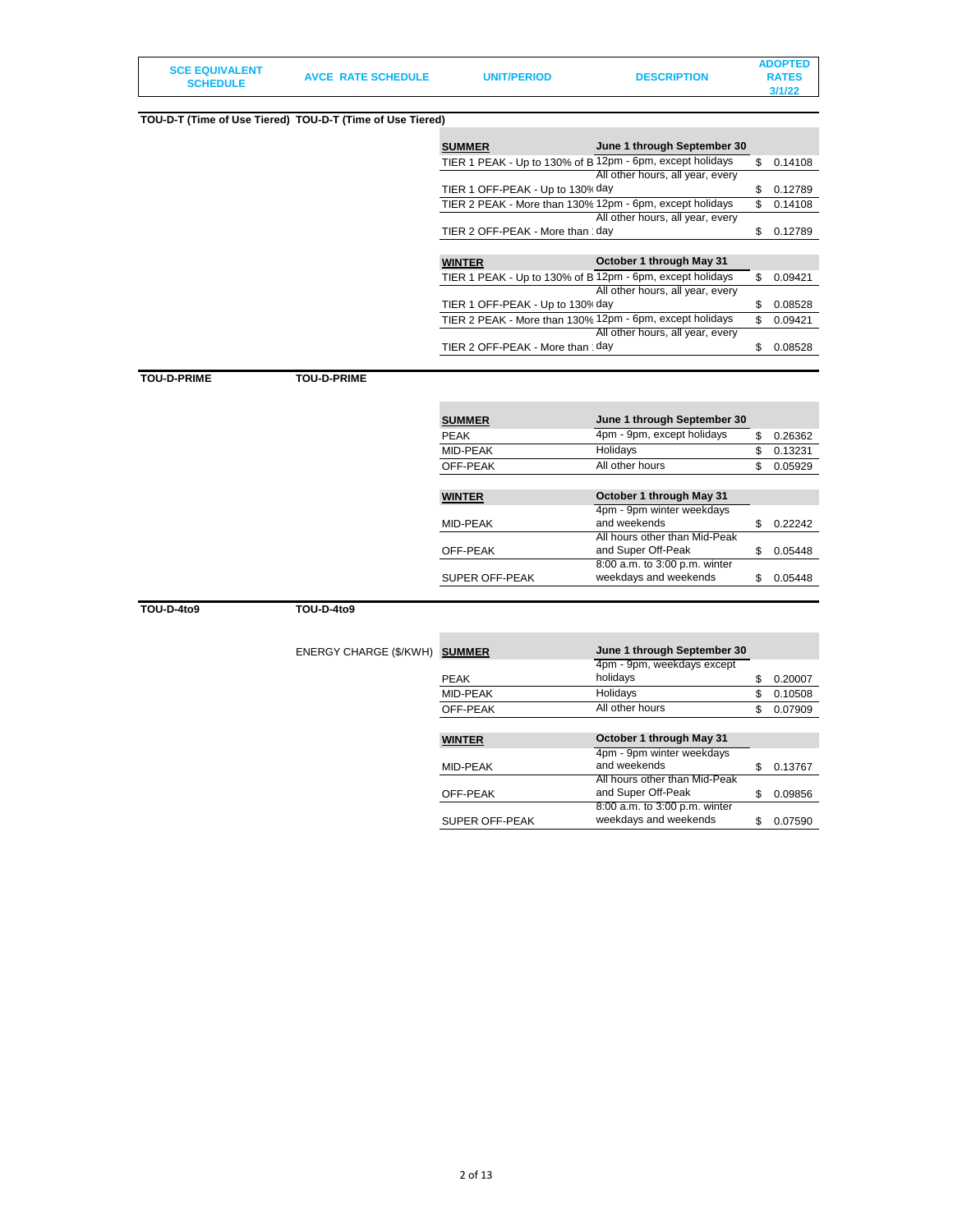| <b>SCHEDULE</b><br>3/1/22 |  | <b>SCE EQUIVALENT</b> | <b>AVCE RATE SCHEDULE</b> | <b>UNIT/PERIOD</b> | <b>DESCRIPTION</b> | <b>ADOPTED</b><br><b>RATES</b> |
|---------------------------|--|-----------------------|---------------------------|--------------------|--------------------|--------------------------------|
|---------------------------|--|-----------------------|---------------------------|--------------------|--------------------|--------------------------------|

**TOU-D-5to8 TOU-D-5to8**

| ENERGY CHARGE (\$/KWH) SUMMER |               | June 1 through September 30   |     |         |  |  |
|-------------------------------|---------------|-------------------------------|-----|---------|--|--|
|                               |               | 5:00 p.m. to 8:00 p.m. summer |     |         |  |  |
|                               | <b>PEAK</b>   | weekdays except holidays      | \$  | 0.31551 |  |  |
|                               |               | 5:00 p.m. to 8:00 p.m. summer |     |         |  |  |
|                               | MID-PEAK      | weekends and holidays         | \$  | 0.15684 |  |  |
|                               |               | All hours other than Peak and |     |         |  |  |
|                               | OFF-PEAK      | Mid-Peak                      | \$. | 0.06908 |  |  |
|                               |               |                               |     |         |  |  |
|                               | <b>WINTER</b> | October 1 through May 31      |     |         |  |  |
|                               |               | 5:00 p.m. to 8:00 p.m. winter |     |         |  |  |
|                               |               | weekdays, weekends and        |     |         |  |  |
|                               | MID-PEAK      | holidays                      | \$. | 0.20332 |  |  |
|                               |               | 8:00 pm - 8:00am winter       |     |         |  |  |
|                               |               | weekdays, weekends and        |     |         |  |  |
|                               |               |                               |     |         |  |  |
|                               | OFF-PEAK      | holidays                      | \$  | 0.09513 |  |  |
|                               |               | 8:00 am - 3:00pm winter       |     |         |  |  |
|                               |               | weekdays, weekends and        |     |         |  |  |

### **TOU-EV-1 (Time of Use Electric Vehicle Charging)**

| <b>SUMMER</b> | June 1 through September 30      |               |
|---------------|----------------------------------|---------------|
| <b>PEAK</b>   | 12pm - 9pm every day             | \$<br>0.25620 |
|               | All other hours, all year, every |               |
| OFF-PEAK      | day                              | \$<br>0.03940 |
|               |                                  |               |
| <b>WINTER</b> | October 1 through May 31         |               |
| <b>PEAK</b>   | 12pm - 9pm every day             | \$<br>0.10060 |
|               |                                  |               |
|               | All other hours, all year, every |               |

#### **MORE Choice - 50% RENEWABLE OPTION**

Customers electing the 50% renewable service option will pay the applicable rate for the basic 35% renewable plus the below 50% renewable premium charge:

| ENERGY CHARGE (\$/MONTH) Residential CARE | 2.00 |
|-------------------------------------------|------|
| ENERGY CHARGE (\$/MONTH) Residential      | 2.00 |

# **YOUR Choice NEM - NET ENERGY METERING OPTION**

With the YOUR choice NEM Program, you'll receive an energy credit for the power your system provides to the grid. At the close of each month, we'll tally the amount of grid energy you've consumed and contributed. If what you've contributed is more than what you've consumed, we'll issue a credit. If you've used more than you've contributed, you'll be debited. Each April, on the true-up date, the kilowatt usage is evaluated. If your energy production exceeds your energy consumption, a rebate is issued based on \$.06 per kWh. If we owe you more than \$100 we'll issue you a check. Otherwise, the credit balance will roll over to next year.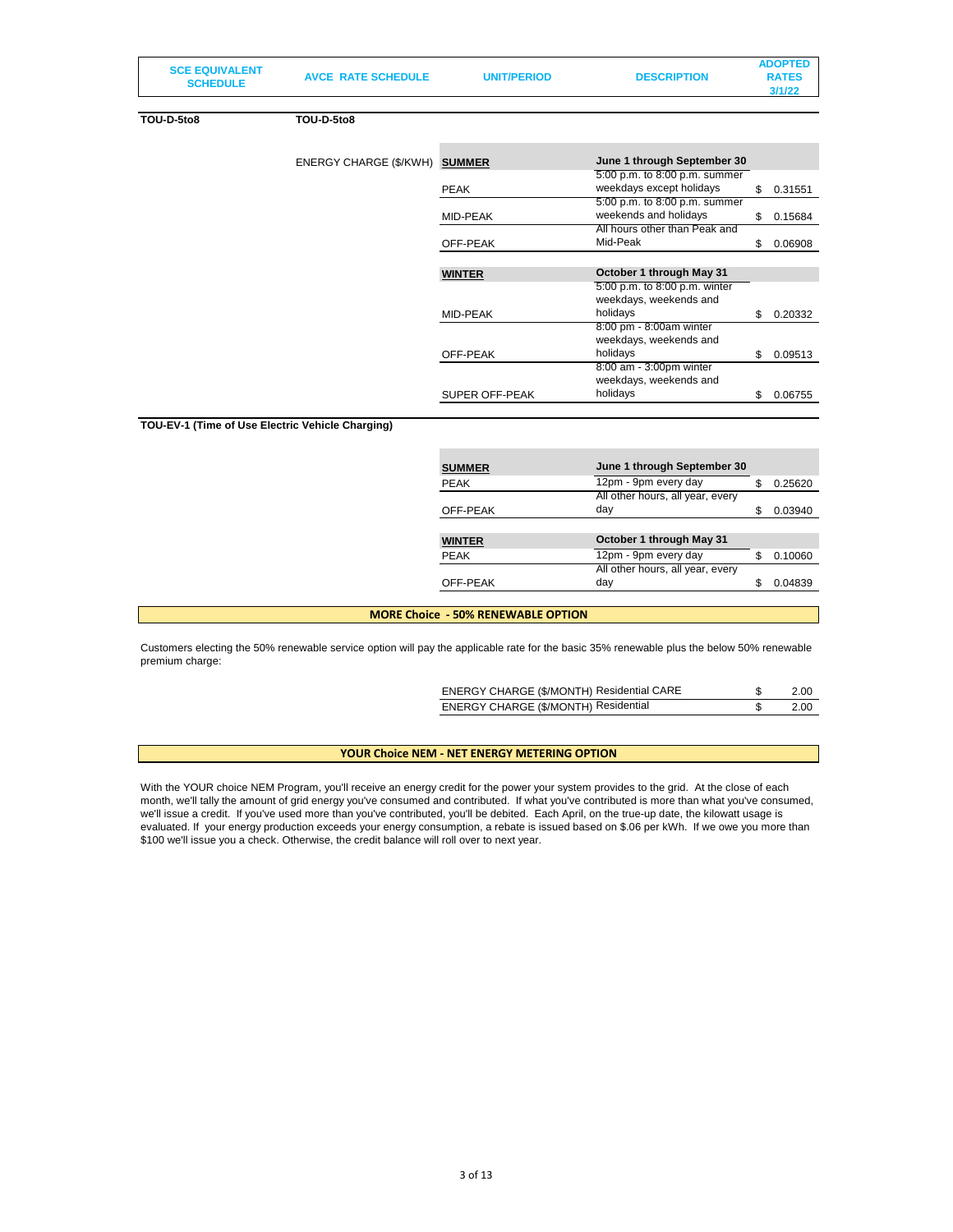**SCE EQUIVALENT** 

**SCHEDULE AVCE RATE SCHEDULE UNIT/PERIOD DESCRIPTION**

**ADOPTED RATES 3/1/22**

|                   |                        | <b>COMMERCIAL, INDUSTRIAL AND GENERAL SERVICE</b> |                                                              |               |
|-------------------|------------------------|---------------------------------------------------|--------------------------------------------------------------|---------------|
| TOU-8-SEC-R (GF)  | TOU-8-SEC-R            |                                                   |                                                              |               |
|                   |                        |                                                   |                                                              |               |
| Grandfathered     | Grandfathered          | <b>SUMMER</b><br><b>PEAK</b>                      | June 1 through September 30<br>12pm to 6pm weekdays, except  |               |
|                   |                        |                                                   | holidays                                                     | \$<br>0.25936 |
|                   |                        | MID-PEAK                                          | 8am to 12pm and 6pm to 11pm<br>weekdays, except holidays     | \$<br>0.10512 |
|                   |                        | OFF-PEAK                                          | All hours other than Peak and<br>Mid-Peak                    |               |
|                   | ENERGY CHARGE (\$/KWH) |                                                   |                                                              | \$<br>0.05596 |
|                   |                        | <b>WINTER</b>                                     | October 1 through May 31                                     |               |
|                   |                        | MID-PEAK                                          | 8am to 12pm and 6pm to 11pm<br>weekdays, except holidays     | \$<br>0.07825 |
|                   |                        | OFF-PEAK                                          | All hours other than Mid-Peak                                | \$<br>0.04741 |
|                   |                        |                                                   |                                                              |               |
| TOU-8-PRI-D       | TOU-8-PRI-D            |                                                   |                                                              |               |
|                   |                        | <b>SUMMER</b>                                     | June 1 through September 30                                  |               |
|                   |                        | <b>PEAK</b>                                       | 4:00 p.m. to 9:00 p.m. summer<br>weekdays except holidays    | \$<br>0.08411 |
|                   | ENERGY CHARGE (\$/KWH) |                                                   | 4:00 p.m. to 9:00 p.m. summer                                |               |
|                   |                        | MID-PEAK                                          | weekends<br>All hours other than Peak and                    | \$<br>0.07535 |
|                   |                        | OFF-PEAK                                          | Mid-Peak                                                     | \$<br>0.04705 |
|                   |                        | <b>WINTER</b>                                     | October 1 through May 31                                     |               |
|                   |                        |                                                   | 4:00 p.m. to 9:00 p.m. winter                                |               |
|                   |                        | MID-PEAK                                          | weekdays and weekends<br>All hours other than Mid-Peak       | \$<br>0.06273 |
|                   | ENERGY CHARGE (\$/KWH) | OFF-PEAK                                          | and Super Off-Peak                                           | \$<br>0.05218 |
|                   |                        | SUPER OFF-PEAK                                    | 8:00 a.m. to 3:00 p.m. winter<br>weekdays and weekends       | \$<br>0.03241 |
|                   |                        |                                                   |                                                              |               |
|                   |                        | SUMMER TR PEAK                                    | 4:00 p.m. to 9:00 p.m. summer<br>weekdays                    | \$<br>25.17   |
|                   | DEMAND CHARGE (\$/KW)  |                                                   | 4:00 p.m. to 9:00 p.m. winter                                |               |
|                   |                        | WINTER TR MID-PEAK                                | weekdays and weekends                                        | \$<br>5.32    |
| <b>TOU-GS-1-E</b> | TOU-GS-1-E             |                                                   |                                                              |               |
|                   |                        |                                                   | June 1 through September 30                                  |               |
|                   |                        | <b>SUMMER</b><br><b>PEAK</b>                      | 4:00 p.m. to 9:00 p.m. summer                                |               |
|                   |                        |                                                   | weekdays except holidays<br>4:00 p.m. to 9:00 p.m. summer    | \$<br>0.35742 |
|                   |                        | MID-PEAK                                          | weekends                                                     | \$<br>0.14076 |
|                   |                        | OFF-PEAK                                          | All hours other than Peak and<br>Mid-Peak                    |               |
|                   |                        |                                                   |                                                              | \$<br>0.08810 |
|                   | ENERGY CHARGE (\$/KWH) | <b>WINTER</b>                                     | October 1 through May 31                                     |               |
|                   |                        | MID-PEAK                                          | 4:00 p.m. to 9:00 p.m. winter<br>weekdays and weekends       | \$<br>0.16337 |
|                   |                        | OFF-PEAK                                          | All hours other than Mid-Peak                                |               |
|                   |                        |                                                   | and Super Off-Peak<br>8:00 a.m. to 3:00 p.m. winter          | \$<br>0.07685 |
|                   |                        | SUPER OFF-PEAK                                    | weekdays and weekends                                        | \$<br>0.04814 |
| TOU-GS-1-E-PRI    | TOU-GS-1-E-PRI         |                                                   |                                                              |               |
|                   |                        |                                                   |                                                              |               |
|                   |                        | <b>SUMMER</b><br><b>PEAK</b>                      | June 1 through September 30<br>4:00 p.m. to 9:00 p.m. summer |               |
|                   |                        |                                                   | weekdays except holidays                                     | \$<br>0.35027 |
|                   |                        | MID-PEAK                                          | 4:00 p.m. to 9:00 p.m. summer<br>weekends                    | \$<br>0.13794 |
|                   |                        | OFF-PEAK                                          | All hours other than Peak and                                |               |
|                   |                        |                                                   | Mid-Peak                                                     | \$<br>0.08634 |
|                   | ENERGY CHARGE (\$/KWH) | <b>WINTER</b>                                     | October 1 through May 31                                     |               |
|                   |                        | MID-PEAK                                          | 4:00 p.m. to 9:00 p.m. winter<br>weekdays and weekends       |               |
|                   |                        | OFF-PEAK                                          | All hours other than Mid-Peak                                | \$<br>0.16010 |
|                   |                        |                                                   | and Super Off-Peak<br>8:00 a.m. to 3:00 p.m. winter          | \$<br>0.07531 |
|                   |                        | SUPER OFF-PEAK                                    | weekdays and weekends                                        | \$<br>0.04718 |
|                   |                        | 4 of 13                                           |                                                              |               |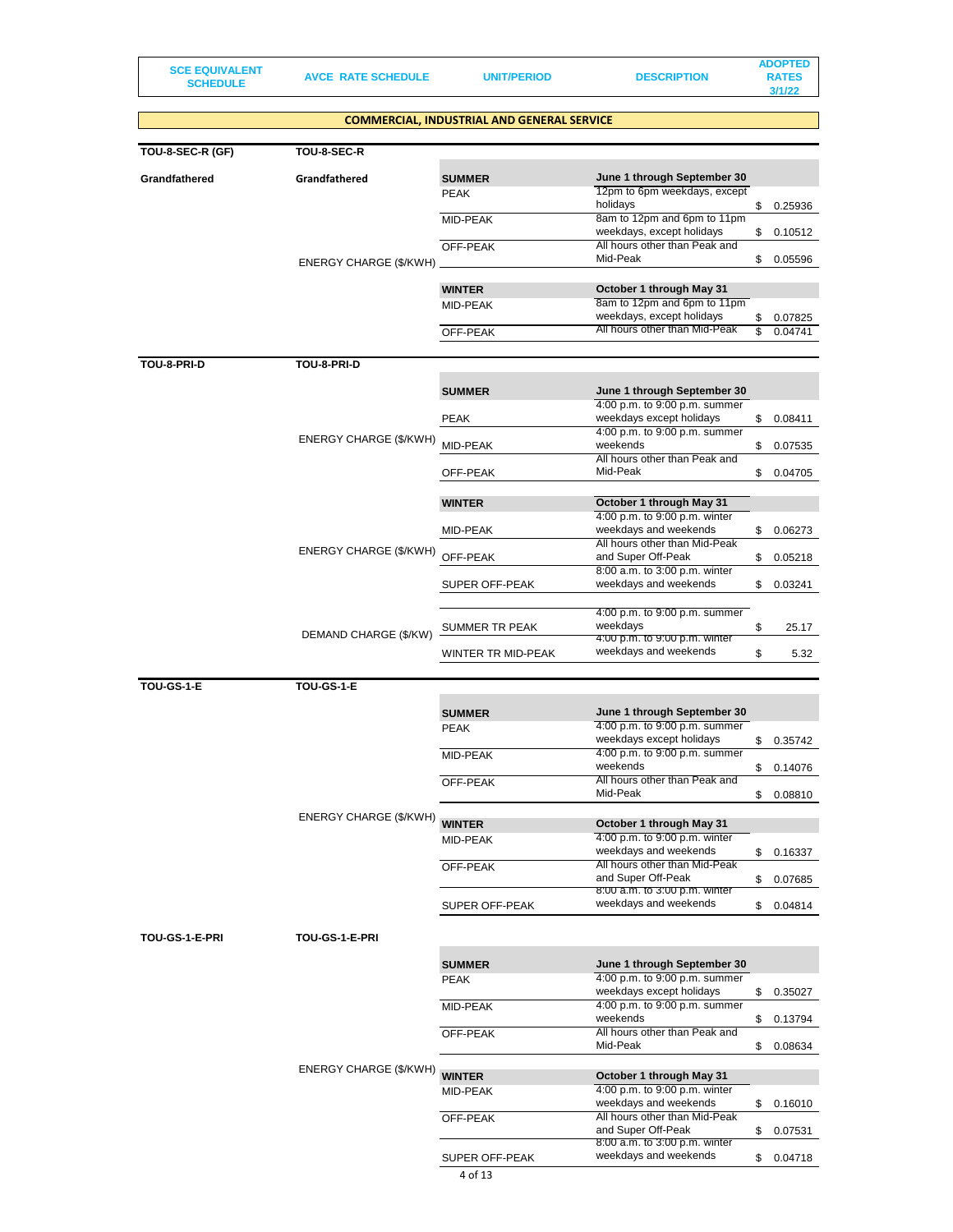| <b>TOU-GS-1-A (GF)</b><br><b>TOU-GS-1-A (GF)</b><br>June 1 through September 30<br>Grandfathered<br>Grandfathered<br><b>SUMMER</b><br>12pm to 6pm weekdays, except<br><b>PEAK</b><br>holidays<br>\$<br>0.14849<br>8am to 12pm and 6pm to 11pm<br>MID-PEAK<br>weekdays, except holidays<br>\$<br>0.13900<br>All hours other than Peak and<br>OFF-PEAK<br>Mid-Peak<br>\$<br>0.13333<br>ENERGY CHARGE (\$/KWH)<br>October 1 through May 31<br><b>WINTER</b><br>8am to 12pm and 6pm to 11pm<br>MID-PEAK<br>weekdays, except holidays<br>0.09144<br>\$<br>All hours other than Mid-Peak<br>OFF-PEAK<br>\$<br>0.08198<br>TOU-GS-1-A PRI<br><b>TOU-GS-1-A PRI</b><br>June 1 through September 30<br>Grandfathered<br>Grandfathered<br><b>SUMMER</b><br>12pm to 6pm weekdays, except<br><b>PEAK</b><br>holidays<br>\$<br>0.14552<br>8am to 12pm and 6pm to 11pm<br>MID-PEAK<br>weekdays, except holidays<br>\$<br>0.13622<br>All hours other than Peak and<br>OFF-PEAK<br>Mid-Peak<br>\$<br>0.13066<br>ENERGY CHARGE (\$/KWH)<br><b>WINTER</b><br>October 1 through May 31<br>8am to 12pm and 6pm to 11pm<br>MID-PEAK<br>weekdays, except holidays<br>\$<br>0.08961<br>All hours other than Mid-Peak<br>OFF-PEAK<br>\$<br>0.08034<br><b>TOU-GS-1-B (GF)</b><br><b>TOU-GS-1-B (GF)</b><br>June 1 through September 30<br>Grandfathered<br>Grandfathered<br><b>SUMMER</b><br>4:00 p.m. to 9:00 p.m. summer<br>weekdays except holidays<br><b>PEAK</b><br>\$<br>0.07548<br>4:00 p.m. to 9:00 p.m. summer<br>ENERGY CHARGE (\$/KWH)<br>weekends<br>MID-PEAK<br>\$<br>0.07056<br>All hours other than Peak and<br>Mid-Peak<br>\$<br>OFF-PEAK<br>0.06762<br>October 1 through May 31<br><b>WINTER</b><br>4:00 p.m. to 9:00 p.m. winter<br>weekdays and weekends<br>0.09144<br>MID-PEAK<br>\$<br>ENERGY CHARGE (\$/KWH)<br>All hours other than Mid-Peak<br>and Super Off-Peak<br>OFF-PEAK<br>0.08198<br>\$<br>4:00 p.m. to 9:00 p.m. summer<br>weekdays<br>\$<br>SUMMER TR PEAK<br>12.49<br>DEMAND CHARGE (\$/KW)<br>4:00 p.m. to 9:00 p.m. winter<br>weekdays and weekends<br>\$<br>SUMMER TR MID-PEAK<br>3.97<br><b>TOU-GS-1-D</b><br><b>TOU-GS-1-D</b><br>June 1 through September 30<br><b>SUMMER</b><br>4:00 p.m. to 9:00 p.m. summer<br>weekdays except holidays<br><b>PEAK</b><br>\$<br>0.10522<br>4:00 p.m. to 9:00 p.m. summer<br>ENERGY CHARGE (\$/KWH)<br>weekends<br>MID-PEAK<br>0.09506<br>\$<br>All hours other than Peak and<br>Mid-Peak<br>OFF-PEAK<br>\$<br>0.06066<br>October 1 through May 31<br><b>WINTER</b><br>4:00 p.m. to 9:00 p.m. winter<br>weekdays and weekends<br>MID-PEAK<br>\$<br>0.09906<br>All hours other than Mid-Peak<br>ENERGY CHARGE (\$/KWH)<br>OFF-PEAK<br>and Super Off-Peak<br>\$<br>0.06989<br>8:00 a.m. to 3:00 p.m. winter<br>weekdays and weekends<br>SUPER OFF-PEAK<br>\$<br>0.05183<br>4:00 p.m. to 9:00 p.m. summer<br>weekdays<br>\$<br>SUMMER TR PEAK<br>16.79<br>DEMAND CHARGE (\$/KW)<br>4:00 p.m. to 9:00 p.m. winter<br>weekdays and weekends<br>\$<br>WINTER TR MID-PEAK<br>3.90 | <b>SCE EQUIVALENT</b><br><b>SCHEDULE</b> | <b>AVCE RATE SCHEDULE</b> | UNIT/PERIOD | <b>DESCRIPTION</b> | <b>ADOPTED</b><br><b>RATES</b><br>3/1/22 |
|----------------------------------------------------------------------------------------------------------------------------------------------------------------------------------------------------------------------------------------------------------------------------------------------------------------------------------------------------------------------------------------------------------------------------------------------------------------------------------------------------------------------------------------------------------------------------------------------------------------------------------------------------------------------------------------------------------------------------------------------------------------------------------------------------------------------------------------------------------------------------------------------------------------------------------------------------------------------------------------------------------------------------------------------------------------------------------------------------------------------------------------------------------------------------------------------------------------------------------------------------------------------------------------------------------------------------------------------------------------------------------------------------------------------------------------------------------------------------------------------------------------------------------------------------------------------------------------------------------------------------------------------------------------------------------------------------------------------------------------------------------------------------------------------------------------------------------------------------------------------------------------------------------------------------------------------------------------------------------------------------------------------------------------------------------------------------------------------------------------------------------------------------------------------------------------------------------------------------------------------------------------------------------------------------------------------------------------------------------------------------------------------------------------------------------------------------------------------------------------------------------------------------------------------------------------------------------------------------------------------------------------------------------------------------------------------------------------------------------------------------------------------------------------------------------------------------------------------------------------------------------------------------------------------------------------------------------------------------------------------------------------------------|------------------------------------------|---------------------------|-------------|--------------------|------------------------------------------|
|                                                                                                                                                                                                                                                                                                                                                                                                                                                                                                                                                                                                                                                                                                                                                                                                                                                                                                                                                                                                                                                                                                                                                                                                                                                                                                                                                                                                                                                                                                                                                                                                                                                                                                                                                                                                                                                                                                                                                                                                                                                                                                                                                                                                                                                                                                                                                                                                                                                                                                                                                                                                                                                                                                                                                                                                                                                                                                                                                                                                                            |                                          |                           |             |                    |                                          |
|                                                                                                                                                                                                                                                                                                                                                                                                                                                                                                                                                                                                                                                                                                                                                                                                                                                                                                                                                                                                                                                                                                                                                                                                                                                                                                                                                                                                                                                                                                                                                                                                                                                                                                                                                                                                                                                                                                                                                                                                                                                                                                                                                                                                                                                                                                                                                                                                                                                                                                                                                                                                                                                                                                                                                                                                                                                                                                                                                                                                                            |                                          |                           |             |                    |                                          |
|                                                                                                                                                                                                                                                                                                                                                                                                                                                                                                                                                                                                                                                                                                                                                                                                                                                                                                                                                                                                                                                                                                                                                                                                                                                                                                                                                                                                                                                                                                                                                                                                                                                                                                                                                                                                                                                                                                                                                                                                                                                                                                                                                                                                                                                                                                                                                                                                                                                                                                                                                                                                                                                                                                                                                                                                                                                                                                                                                                                                                            |                                          |                           |             |                    |                                          |
|                                                                                                                                                                                                                                                                                                                                                                                                                                                                                                                                                                                                                                                                                                                                                                                                                                                                                                                                                                                                                                                                                                                                                                                                                                                                                                                                                                                                                                                                                                                                                                                                                                                                                                                                                                                                                                                                                                                                                                                                                                                                                                                                                                                                                                                                                                                                                                                                                                                                                                                                                                                                                                                                                                                                                                                                                                                                                                                                                                                                                            |                                          |                           |             |                    |                                          |
|                                                                                                                                                                                                                                                                                                                                                                                                                                                                                                                                                                                                                                                                                                                                                                                                                                                                                                                                                                                                                                                                                                                                                                                                                                                                                                                                                                                                                                                                                                                                                                                                                                                                                                                                                                                                                                                                                                                                                                                                                                                                                                                                                                                                                                                                                                                                                                                                                                                                                                                                                                                                                                                                                                                                                                                                                                                                                                                                                                                                                            |                                          |                           |             |                    |                                          |
|                                                                                                                                                                                                                                                                                                                                                                                                                                                                                                                                                                                                                                                                                                                                                                                                                                                                                                                                                                                                                                                                                                                                                                                                                                                                                                                                                                                                                                                                                                                                                                                                                                                                                                                                                                                                                                                                                                                                                                                                                                                                                                                                                                                                                                                                                                                                                                                                                                                                                                                                                                                                                                                                                                                                                                                                                                                                                                                                                                                                                            |                                          |                           |             |                    |                                          |
|                                                                                                                                                                                                                                                                                                                                                                                                                                                                                                                                                                                                                                                                                                                                                                                                                                                                                                                                                                                                                                                                                                                                                                                                                                                                                                                                                                                                                                                                                                                                                                                                                                                                                                                                                                                                                                                                                                                                                                                                                                                                                                                                                                                                                                                                                                                                                                                                                                                                                                                                                                                                                                                                                                                                                                                                                                                                                                                                                                                                                            |                                          |                           |             |                    |                                          |
|                                                                                                                                                                                                                                                                                                                                                                                                                                                                                                                                                                                                                                                                                                                                                                                                                                                                                                                                                                                                                                                                                                                                                                                                                                                                                                                                                                                                                                                                                                                                                                                                                                                                                                                                                                                                                                                                                                                                                                                                                                                                                                                                                                                                                                                                                                                                                                                                                                                                                                                                                                                                                                                                                                                                                                                                                                                                                                                                                                                                                            |                                          |                           |             |                    |                                          |
|                                                                                                                                                                                                                                                                                                                                                                                                                                                                                                                                                                                                                                                                                                                                                                                                                                                                                                                                                                                                                                                                                                                                                                                                                                                                                                                                                                                                                                                                                                                                                                                                                                                                                                                                                                                                                                                                                                                                                                                                                                                                                                                                                                                                                                                                                                                                                                                                                                                                                                                                                                                                                                                                                                                                                                                                                                                                                                                                                                                                                            |                                          |                           |             |                    |                                          |
|                                                                                                                                                                                                                                                                                                                                                                                                                                                                                                                                                                                                                                                                                                                                                                                                                                                                                                                                                                                                                                                                                                                                                                                                                                                                                                                                                                                                                                                                                                                                                                                                                                                                                                                                                                                                                                                                                                                                                                                                                                                                                                                                                                                                                                                                                                                                                                                                                                                                                                                                                                                                                                                                                                                                                                                                                                                                                                                                                                                                                            |                                          |                           |             |                    |                                          |
|                                                                                                                                                                                                                                                                                                                                                                                                                                                                                                                                                                                                                                                                                                                                                                                                                                                                                                                                                                                                                                                                                                                                                                                                                                                                                                                                                                                                                                                                                                                                                                                                                                                                                                                                                                                                                                                                                                                                                                                                                                                                                                                                                                                                                                                                                                                                                                                                                                                                                                                                                                                                                                                                                                                                                                                                                                                                                                                                                                                                                            |                                          |                           |             |                    |                                          |
|                                                                                                                                                                                                                                                                                                                                                                                                                                                                                                                                                                                                                                                                                                                                                                                                                                                                                                                                                                                                                                                                                                                                                                                                                                                                                                                                                                                                                                                                                                                                                                                                                                                                                                                                                                                                                                                                                                                                                                                                                                                                                                                                                                                                                                                                                                                                                                                                                                                                                                                                                                                                                                                                                                                                                                                                                                                                                                                                                                                                                            |                                          |                           |             |                    |                                          |
|                                                                                                                                                                                                                                                                                                                                                                                                                                                                                                                                                                                                                                                                                                                                                                                                                                                                                                                                                                                                                                                                                                                                                                                                                                                                                                                                                                                                                                                                                                                                                                                                                                                                                                                                                                                                                                                                                                                                                                                                                                                                                                                                                                                                                                                                                                                                                                                                                                                                                                                                                                                                                                                                                                                                                                                                                                                                                                                                                                                                                            |                                          |                           |             |                    |                                          |
|                                                                                                                                                                                                                                                                                                                                                                                                                                                                                                                                                                                                                                                                                                                                                                                                                                                                                                                                                                                                                                                                                                                                                                                                                                                                                                                                                                                                                                                                                                                                                                                                                                                                                                                                                                                                                                                                                                                                                                                                                                                                                                                                                                                                                                                                                                                                                                                                                                                                                                                                                                                                                                                                                                                                                                                                                                                                                                                                                                                                                            |                                          |                           |             |                    |                                          |
|                                                                                                                                                                                                                                                                                                                                                                                                                                                                                                                                                                                                                                                                                                                                                                                                                                                                                                                                                                                                                                                                                                                                                                                                                                                                                                                                                                                                                                                                                                                                                                                                                                                                                                                                                                                                                                                                                                                                                                                                                                                                                                                                                                                                                                                                                                                                                                                                                                                                                                                                                                                                                                                                                                                                                                                                                                                                                                                                                                                                                            |                                          |                           |             |                    |                                          |
|                                                                                                                                                                                                                                                                                                                                                                                                                                                                                                                                                                                                                                                                                                                                                                                                                                                                                                                                                                                                                                                                                                                                                                                                                                                                                                                                                                                                                                                                                                                                                                                                                                                                                                                                                                                                                                                                                                                                                                                                                                                                                                                                                                                                                                                                                                                                                                                                                                                                                                                                                                                                                                                                                                                                                                                                                                                                                                                                                                                                                            |                                          |                           |             |                    |                                          |
|                                                                                                                                                                                                                                                                                                                                                                                                                                                                                                                                                                                                                                                                                                                                                                                                                                                                                                                                                                                                                                                                                                                                                                                                                                                                                                                                                                                                                                                                                                                                                                                                                                                                                                                                                                                                                                                                                                                                                                                                                                                                                                                                                                                                                                                                                                                                                                                                                                                                                                                                                                                                                                                                                                                                                                                                                                                                                                                                                                                                                            |                                          |                           |             |                    |                                          |
|                                                                                                                                                                                                                                                                                                                                                                                                                                                                                                                                                                                                                                                                                                                                                                                                                                                                                                                                                                                                                                                                                                                                                                                                                                                                                                                                                                                                                                                                                                                                                                                                                                                                                                                                                                                                                                                                                                                                                                                                                                                                                                                                                                                                                                                                                                                                                                                                                                                                                                                                                                                                                                                                                                                                                                                                                                                                                                                                                                                                                            |                                          |                           |             |                    |                                          |
|                                                                                                                                                                                                                                                                                                                                                                                                                                                                                                                                                                                                                                                                                                                                                                                                                                                                                                                                                                                                                                                                                                                                                                                                                                                                                                                                                                                                                                                                                                                                                                                                                                                                                                                                                                                                                                                                                                                                                                                                                                                                                                                                                                                                                                                                                                                                                                                                                                                                                                                                                                                                                                                                                                                                                                                                                                                                                                                                                                                                                            |                                          |                           |             |                    |                                          |
|                                                                                                                                                                                                                                                                                                                                                                                                                                                                                                                                                                                                                                                                                                                                                                                                                                                                                                                                                                                                                                                                                                                                                                                                                                                                                                                                                                                                                                                                                                                                                                                                                                                                                                                                                                                                                                                                                                                                                                                                                                                                                                                                                                                                                                                                                                                                                                                                                                                                                                                                                                                                                                                                                                                                                                                                                                                                                                                                                                                                                            |                                          |                           |             |                    |                                          |
|                                                                                                                                                                                                                                                                                                                                                                                                                                                                                                                                                                                                                                                                                                                                                                                                                                                                                                                                                                                                                                                                                                                                                                                                                                                                                                                                                                                                                                                                                                                                                                                                                                                                                                                                                                                                                                                                                                                                                                                                                                                                                                                                                                                                                                                                                                                                                                                                                                                                                                                                                                                                                                                                                                                                                                                                                                                                                                                                                                                                                            |                                          |                           |             |                    |                                          |
|                                                                                                                                                                                                                                                                                                                                                                                                                                                                                                                                                                                                                                                                                                                                                                                                                                                                                                                                                                                                                                                                                                                                                                                                                                                                                                                                                                                                                                                                                                                                                                                                                                                                                                                                                                                                                                                                                                                                                                                                                                                                                                                                                                                                                                                                                                                                                                                                                                                                                                                                                                                                                                                                                                                                                                                                                                                                                                                                                                                                                            |                                          |                           |             |                    |                                          |
|                                                                                                                                                                                                                                                                                                                                                                                                                                                                                                                                                                                                                                                                                                                                                                                                                                                                                                                                                                                                                                                                                                                                                                                                                                                                                                                                                                                                                                                                                                                                                                                                                                                                                                                                                                                                                                                                                                                                                                                                                                                                                                                                                                                                                                                                                                                                                                                                                                                                                                                                                                                                                                                                                                                                                                                                                                                                                                                                                                                                                            |                                          |                           |             |                    |                                          |
|                                                                                                                                                                                                                                                                                                                                                                                                                                                                                                                                                                                                                                                                                                                                                                                                                                                                                                                                                                                                                                                                                                                                                                                                                                                                                                                                                                                                                                                                                                                                                                                                                                                                                                                                                                                                                                                                                                                                                                                                                                                                                                                                                                                                                                                                                                                                                                                                                                                                                                                                                                                                                                                                                                                                                                                                                                                                                                                                                                                                                            |                                          |                           |             |                    |                                          |
|                                                                                                                                                                                                                                                                                                                                                                                                                                                                                                                                                                                                                                                                                                                                                                                                                                                                                                                                                                                                                                                                                                                                                                                                                                                                                                                                                                                                                                                                                                                                                                                                                                                                                                                                                                                                                                                                                                                                                                                                                                                                                                                                                                                                                                                                                                                                                                                                                                                                                                                                                                                                                                                                                                                                                                                                                                                                                                                                                                                                                            |                                          |                           |             |                    |                                          |
|                                                                                                                                                                                                                                                                                                                                                                                                                                                                                                                                                                                                                                                                                                                                                                                                                                                                                                                                                                                                                                                                                                                                                                                                                                                                                                                                                                                                                                                                                                                                                                                                                                                                                                                                                                                                                                                                                                                                                                                                                                                                                                                                                                                                                                                                                                                                                                                                                                                                                                                                                                                                                                                                                                                                                                                                                                                                                                                                                                                                                            |                                          |                           |             |                    |                                          |
|                                                                                                                                                                                                                                                                                                                                                                                                                                                                                                                                                                                                                                                                                                                                                                                                                                                                                                                                                                                                                                                                                                                                                                                                                                                                                                                                                                                                                                                                                                                                                                                                                                                                                                                                                                                                                                                                                                                                                                                                                                                                                                                                                                                                                                                                                                                                                                                                                                                                                                                                                                                                                                                                                                                                                                                                                                                                                                                                                                                                                            |                                          |                           |             |                    |                                          |
|                                                                                                                                                                                                                                                                                                                                                                                                                                                                                                                                                                                                                                                                                                                                                                                                                                                                                                                                                                                                                                                                                                                                                                                                                                                                                                                                                                                                                                                                                                                                                                                                                                                                                                                                                                                                                                                                                                                                                                                                                                                                                                                                                                                                                                                                                                                                                                                                                                                                                                                                                                                                                                                                                                                                                                                                                                                                                                                                                                                                                            |                                          |                           |             |                    |                                          |
|                                                                                                                                                                                                                                                                                                                                                                                                                                                                                                                                                                                                                                                                                                                                                                                                                                                                                                                                                                                                                                                                                                                                                                                                                                                                                                                                                                                                                                                                                                                                                                                                                                                                                                                                                                                                                                                                                                                                                                                                                                                                                                                                                                                                                                                                                                                                                                                                                                                                                                                                                                                                                                                                                                                                                                                                                                                                                                                                                                                                                            |                                          |                           |             |                    |                                          |
|                                                                                                                                                                                                                                                                                                                                                                                                                                                                                                                                                                                                                                                                                                                                                                                                                                                                                                                                                                                                                                                                                                                                                                                                                                                                                                                                                                                                                                                                                                                                                                                                                                                                                                                                                                                                                                                                                                                                                                                                                                                                                                                                                                                                                                                                                                                                                                                                                                                                                                                                                                                                                                                                                                                                                                                                                                                                                                                                                                                                                            |                                          |                           |             |                    |                                          |
|                                                                                                                                                                                                                                                                                                                                                                                                                                                                                                                                                                                                                                                                                                                                                                                                                                                                                                                                                                                                                                                                                                                                                                                                                                                                                                                                                                                                                                                                                                                                                                                                                                                                                                                                                                                                                                                                                                                                                                                                                                                                                                                                                                                                                                                                                                                                                                                                                                                                                                                                                                                                                                                                                                                                                                                                                                                                                                                                                                                                                            |                                          |                           |             |                    |                                          |
|                                                                                                                                                                                                                                                                                                                                                                                                                                                                                                                                                                                                                                                                                                                                                                                                                                                                                                                                                                                                                                                                                                                                                                                                                                                                                                                                                                                                                                                                                                                                                                                                                                                                                                                                                                                                                                                                                                                                                                                                                                                                                                                                                                                                                                                                                                                                                                                                                                                                                                                                                                                                                                                                                                                                                                                                                                                                                                                                                                                                                            |                                          |                           |             |                    |                                          |
|                                                                                                                                                                                                                                                                                                                                                                                                                                                                                                                                                                                                                                                                                                                                                                                                                                                                                                                                                                                                                                                                                                                                                                                                                                                                                                                                                                                                                                                                                                                                                                                                                                                                                                                                                                                                                                                                                                                                                                                                                                                                                                                                                                                                                                                                                                                                                                                                                                                                                                                                                                                                                                                                                                                                                                                                                                                                                                                                                                                                                            |                                          |                           |             |                    |                                          |
|                                                                                                                                                                                                                                                                                                                                                                                                                                                                                                                                                                                                                                                                                                                                                                                                                                                                                                                                                                                                                                                                                                                                                                                                                                                                                                                                                                                                                                                                                                                                                                                                                                                                                                                                                                                                                                                                                                                                                                                                                                                                                                                                                                                                                                                                                                                                                                                                                                                                                                                                                                                                                                                                                                                                                                                                                                                                                                                                                                                                                            |                                          |                           |             |                    |                                          |
|                                                                                                                                                                                                                                                                                                                                                                                                                                                                                                                                                                                                                                                                                                                                                                                                                                                                                                                                                                                                                                                                                                                                                                                                                                                                                                                                                                                                                                                                                                                                                                                                                                                                                                                                                                                                                                                                                                                                                                                                                                                                                                                                                                                                                                                                                                                                                                                                                                                                                                                                                                                                                                                                                                                                                                                                                                                                                                                                                                                                                            |                                          |                           |             |                    |                                          |
|                                                                                                                                                                                                                                                                                                                                                                                                                                                                                                                                                                                                                                                                                                                                                                                                                                                                                                                                                                                                                                                                                                                                                                                                                                                                                                                                                                                                                                                                                                                                                                                                                                                                                                                                                                                                                                                                                                                                                                                                                                                                                                                                                                                                                                                                                                                                                                                                                                                                                                                                                                                                                                                                                                                                                                                                                                                                                                                                                                                                                            |                                          |                           |             |                    |                                          |
|                                                                                                                                                                                                                                                                                                                                                                                                                                                                                                                                                                                                                                                                                                                                                                                                                                                                                                                                                                                                                                                                                                                                                                                                                                                                                                                                                                                                                                                                                                                                                                                                                                                                                                                                                                                                                                                                                                                                                                                                                                                                                                                                                                                                                                                                                                                                                                                                                                                                                                                                                                                                                                                                                                                                                                                                                                                                                                                                                                                                                            |                                          |                           |             |                    |                                          |
|                                                                                                                                                                                                                                                                                                                                                                                                                                                                                                                                                                                                                                                                                                                                                                                                                                                                                                                                                                                                                                                                                                                                                                                                                                                                                                                                                                                                                                                                                                                                                                                                                                                                                                                                                                                                                                                                                                                                                                                                                                                                                                                                                                                                                                                                                                                                                                                                                                                                                                                                                                                                                                                                                                                                                                                                                                                                                                                                                                                                                            |                                          |                           |             |                    |                                          |
|                                                                                                                                                                                                                                                                                                                                                                                                                                                                                                                                                                                                                                                                                                                                                                                                                                                                                                                                                                                                                                                                                                                                                                                                                                                                                                                                                                                                                                                                                                                                                                                                                                                                                                                                                                                                                                                                                                                                                                                                                                                                                                                                                                                                                                                                                                                                                                                                                                                                                                                                                                                                                                                                                                                                                                                                                                                                                                                                                                                                                            |                                          |                           |             |                    |                                          |
|                                                                                                                                                                                                                                                                                                                                                                                                                                                                                                                                                                                                                                                                                                                                                                                                                                                                                                                                                                                                                                                                                                                                                                                                                                                                                                                                                                                                                                                                                                                                                                                                                                                                                                                                                                                                                                                                                                                                                                                                                                                                                                                                                                                                                                                                                                                                                                                                                                                                                                                                                                                                                                                                                                                                                                                                                                                                                                                                                                                                                            |                                          |                           |             |                    |                                          |
|                                                                                                                                                                                                                                                                                                                                                                                                                                                                                                                                                                                                                                                                                                                                                                                                                                                                                                                                                                                                                                                                                                                                                                                                                                                                                                                                                                                                                                                                                                                                                                                                                                                                                                                                                                                                                                                                                                                                                                                                                                                                                                                                                                                                                                                                                                                                                                                                                                                                                                                                                                                                                                                                                                                                                                                                                                                                                                                                                                                                                            |                                          |                           |             |                    |                                          |
|                                                                                                                                                                                                                                                                                                                                                                                                                                                                                                                                                                                                                                                                                                                                                                                                                                                                                                                                                                                                                                                                                                                                                                                                                                                                                                                                                                                                                                                                                                                                                                                                                                                                                                                                                                                                                                                                                                                                                                                                                                                                                                                                                                                                                                                                                                                                                                                                                                                                                                                                                                                                                                                                                                                                                                                                                                                                                                                                                                                                                            |                                          |                           |             |                    |                                          |
|                                                                                                                                                                                                                                                                                                                                                                                                                                                                                                                                                                                                                                                                                                                                                                                                                                                                                                                                                                                                                                                                                                                                                                                                                                                                                                                                                                                                                                                                                                                                                                                                                                                                                                                                                                                                                                                                                                                                                                                                                                                                                                                                                                                                                                                                                                                                                                                                                                                                                                                                                                                                                                                                                                                                                                                                                                                                                                                                                                                                                            |                                          |                           |             |                    |                                          |
|                                                                                                                                                                                                                                                                                                                                                                                                                                                                                                                                                                                                                                                                                                                                                                                                                                                                                                                                                                                                                                                                                                                                                                                                                                                                                                                                                                                                                                                                                                                                                                                                                                                                                                                                                                                                                                                                                                                                                                                                                                                                                                                                                                                                                                                                                                                                                                                                                                                                                                                                                                                                                                                                                                                                                                                                                                                                                                                                                                                                                            |                                          |                           |             |                    |                                          |
|                                                                                                                                                                                                                                                                                                                                                                                                                                                                                                                                                                                                                                                                                                                                                                                                                                                                                                                                                                                                                                                                                                                                                                                                                                                                                                                                                                                                                                                                                                                                                                                                                                                                                                                                                                                                                                                                                                                                                                                                                                                                                                                                                                                                                                                                                                                                                                                                                                                                                                                                                                                                                                                                                                                                                                                                                                                                                                                                                                                                                            |                                          |                           |             |                    |                                          |
|                                                                                                                                                                                                                                                                                                                                                                                                                                                                                                                                                                                                                                                                                                                                                                                                                                                                                                                                                                                                                                                                                                                                                                                                                                                                                                                                                                                                                                                                                                                                                                                                                                                                                                                                                                                                                                                                                                                                                                                                                                                                                                                                                                                                                                                                                                                                                                                                                                                                                                                                                                                                                                                                                                                                                                                                                                                                                                                                                                                                                            |                                          |                           |             |                    |                                          |
|                                                                                                                                                                                                                                                                                                                                                                                                                                                                                                                                                                                                                                                                                                                                                                                                                                                                                                                                                                                                                                                                                                                                                                                                                                                                                                                                                                                                                                                                                                                                                                                                                                                                                                                                                                                                                                                                                                                                                                                                                                                                                                                                                                                                                                                                                                                                                                                                                                                                                                                                                                                                                                                                                                                                                                                                                                                                                                                                                                                                                            |                                          |                           |             |                    |                                          |
|                                                                                                                                                                                                                                                                                                                                                                                                                                                                                                                                                                                                                                                                                                                                                                                                                                                                                                                                                                                                                                                                                                                                                                                                                                                                                                                                                                                                                                                                                                                                                                                                                                                                                                                                                                                                                                                                                                                                                                                                                                                                                                                                                                                                                                                                                                                                                                                                                                                                                                                                                                                                                                                                                                                                                                                                                                                                                                                                                                                                                            |                                          |                           |             |                    |                                          |
|                                                                                                                                                                                                                                                                                                                                                                                                                                                                                                                                                                                                                                                                                                                                                                                                                                                                                                                                                                                                                                                                                                                                                                                                                                                                                                                                                                                                                                                                                                                                                                                                                                                                                                                                                                                                                                                                                                                                                                                                                                                                                                                                                                                                                                                                                                                                                                                                                                                                                                                                                                                                                                                                                                                                                                                                                                                                                                                                                                                                                            |                                          |                           |             |                    |                                          |
|                                                                                                                                                                                                                                                                                                                                                                                                                                                                                                                                                                                                                                                                                                                                                                                                                                                                                                                                                                                                                                                                                                                                                                                                                                                                                                                                                                                                                                                                                                                                                                                                                                                                                                                                                                                                                                                                                                                                                                                                                                                                                                                                                                                                                                                                                                                                                                                                                                                                                                                                                                                                                                                                                                                                                                                                                                                                                                                                                                                                                            |                                          |                           |             |                    |                                          |
|                                                                                                                                                                                                                                                                                                                                                                                                                                                                                                                                                                                                                                                                                                                                                                                                                                                                                                                                                                                                                                                                                                                                                                                                                                                                                                                                                                                                                                                                                                                                                                                                                                                                                                                                                                                                                                                                                                                                                                                                                                                                                                                                                                                                                                                                                                                                                                                                                                                                                                                                                                                                                                                                                                                                                                                                                                                                                                                                                                                                                            |                                          |                           |             |                    |                                          |
|                                                                                                                                                                                                                                                                                                                                                                                                                                                                                                                                                                                                                                                                                                                                                                                                                                                                                                                                                                                                                                                                                                                                                                                                                                                                                                                                                                                                                                                                                                                                                                                                                                                                                                                                                                                                                                                                                                                                                                                                                                                                                                                                                                                                                                                                                                                                                                                                                                                                                                                                                                                                                                                                                                                                                                                                                                                                                                                                                                                                                            |                                          |                           |             |                    |                                          |
|                                                                                                                                                                                                                                                                                                                                                                                                                                                                                                                                                                                                                                                                                                                                                                                                                                                                                                                                                                                                                                                                                                                                                                                                                                                                                                                                                                                                                                                                                                                                                                                                                                                                                                                                                                                                                                                                                                                                                                                                                                                                                                                                                                                                                                                                                                                                                                                                                                                                                                                                                                                                                                                                                                                                                                                                                                                                                                                                                                                                                            |                                          |                           |             |                    |                                          |
|                                                                                                                                                                                                                                                                                                                                                                                                                                                                                                                                                                                                                                                                                                                                                                                                                                                                                                                                                                                                                                                                                                                                                                                                                                                                                                                                                                                                                                                                                                                                                                                                                                                                                                                                                                                                                                                                                                                                                                                                                                                                                                                                                                                                                                                                                                                                                                                                                                                                                                                                                                                                                                                                                                                                                                                                                                                                                                                                                                                                                            |                                          |                           |             |                    |                                          |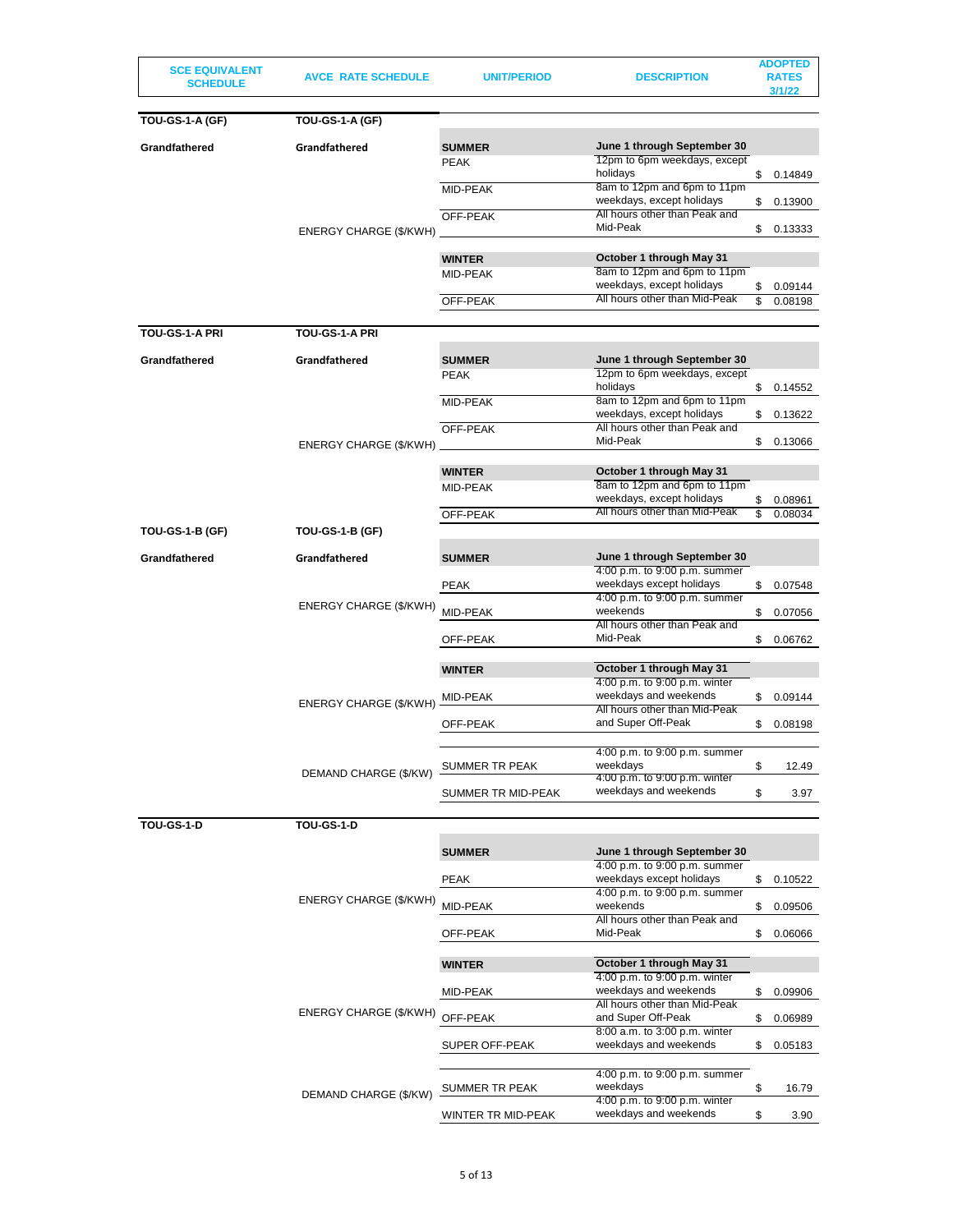| <b>SCE EQUIVALENT</b><br><b>SCHEDULE</b> | <b>AVCE RATE SCHEDULE</b> | UNIT/PERIOD           | <b>DESCRIPTION</b>                                        | <b>ADOPTED</b><br><b>RATES</b><br>3/1/22 |
|------------------------------------------|---------------------------|-----------------------|-----------------------------------------------------------|------------------------------------------|
| TOU-GS-1-LG                              | TOU-GS-1-LG               |                       |                                                           |                                          |
|                                          |                           | <b>SUMMER</b>         | June 1 through September 30                               |                                          |
|                                          |                           |                       | 4:00 p.m. to 9:00 p.m. summer                             |                                          |
|                                          |                           | <b>PEAK</b>           | weekdays except holidays                                  | \$<br>0.35742                            |
|                                          | ENERGY CHARGE (\$/KWH)    |                       | 4:00 p.m. to 9:00 p.m. summer                             |                                          |
|                                          |                           | MID-PEAK              | weekends<br>All hours other than Peak and                 | \$<br>0.14076                            |
|                                          |                           | OFF-PEAK              | Mid-Peak                                                  | \$<br>0.08810                            |
|                                          |                           |                       |                                                           |                                          |
|                                          |                           | <b>WINTER</b>         | October 1 through May 31<br>4:00 p.m. to 9:00 p.m. winter |                                          |
|                                          |                           | MID-PEAK              | weekdays and weekends                                     | \$<br>0.16337                            |
|                                          |                           |                       | All hours other than Mid-Peak                             |                                          |
|                                          | ENERGY CHARGE (\$/KWH)    | OFF-PEAK              | and Super Off-Peak                                        | \$<br>0.07685                            |
|                                          |                           |                       | 8:00 a.m. to 3:00 p.m. winter                             |                                          |
|                                          |                           | <b>SUPER OFF-PEAK</b> | weekdays and weekends                                     | \$<br>0.04814                            |
| <b>TOU-GS-2-B (GF)</b>                   | <b>TOU-GS-2-B</b>         |                       |                                                           |                                          |
| Grandfathered                            | Grandfathered             | <b>SUMMER</b>         | June 1 through September 30                               |                                          |
|                                          |                           |                       | 4:00 p.m. to 9:00 p.m. summer                             |                                          |
|                                          |                           | <b>PEAK</b>           | weekdays except holidays                                  | \$<br>0.07419                            |
|                                          | ENERGY CHARGE (\$/KWH)    |                       | 4:00 p.m. to 9:00 p.m. summer                             |                                          |
|                                          |                           | <b>MID-PEAK</b>       | weekends                                                  | \$<br>0.06935                            |
|                                          |                           |                       | All hours other than Peak and<br>Mid-Peak                 |                                          |
|                                          |                           | OFF-PEAK              | 4:00 p.m. to 9:00 p.m. summer                             | \$<br>0.06645                            |
|                                          | DEMAND CHARGE (\$/KW)     | SUMMER TR PEAK        | weekdays except holidays                                  | \$<br>15.89                              |
|                                          |                           |                       | 4:00 p.m. to 9:00 p.m. winter                             |                                          |
|                                          |                           | WINTER TR MID-PEAK    | weekdays and weekends                                     | \$<br>5.27                               |
|                                          |                           |                       |                                                           |                                          |
|                                          |                           | <b>WINTER</b>         | October 1 through May 31                                  |                                          |
|                                          | ENERGY CHARGE (\$/KWH)    |                       | 4:00 p.m. to 9:00 p.m. winter                             |                                          |
|                                          |                           | MID-PEAK              | weekdays and weekends<br>All hours other than Mid-Peak    | \$<br>0.09083                            |
|                                          |                           | OFF-PEAK              | and Super Off-Peak                                        | \$<br>0.05556                            |
|                                          |                           |                       |                                                           |                                          |
| <b>TOU-GS-2-D</b>                        | <b>TOU-GS-2-D</b>         |                       |                                                           |                                          |
|                                          |                           | <b>SUMMER</b>         | June 1 through September 30                               |                                          |
|                                          |                           |                       | 4:00 p.m. to 9:00 p.m. summer                             |                                          |
|                                          |                           | <b>PEAK</b>           | weekdays except holidays                                  | \$<br>0.10405                            |
|                                          |                           |                       | 4:00 p.m. to 9:00 p.m. summer                             |                                          |
|                                          | ENERGY CHARGE (\$/KWH)    | MID-PEAK              | weekends                                                  | \$<br>0.09327                            |
|                                          |                           |                       | All hours other than Peak and                             |                                          |
|                                          |                           | OFF-PEAK              | Mid-Peak<br>4:00 p.m. to 9:00 p.m. summer                 | \$<br>0.05952                            |
|                                          | DEMAND CHARGE (\$/KW)     | SUMMER TR PEAK        | weekdays except holidays                                  | \$<br>22.64                              |
|                                          |                           |                       |                                                           |                                          |
|                                          |                           | <b>WINTER</b>         | October 1 through May 31                                  |                                          |
|                                          |                           |                       | 4:00 p.m. to 9:00 p.m. winter                             |                                          |
|                                          |                           | MID-PEAK              | weekdays and weekends                                     | \$<br>0.07918                            |
|                                          | ENERGY CHARGE (\$/KWH)    |                       | All hours other than Mid-Peak                             |                                          |
|                                          |                           | OFF-PEAK              | and Super Off-Peak                                        | \$<br>0.06596                            |
|                                          |                           |                       | 8:00 a.m. to 3:00 p.m. winter<br>weekdays and weekends    |                                          |
|                                          |                           | <b>SUPER OFF-PEAK</b> | 4:00 p.m. to 9:00 p.m. winter                             | \$<br>0.04112                            |
|                                          | DEMAND CHARGE (\$/KW)     | WINTER TR MID-PEAK    | weekdays and weekends                                     | \$<br>4.59                               |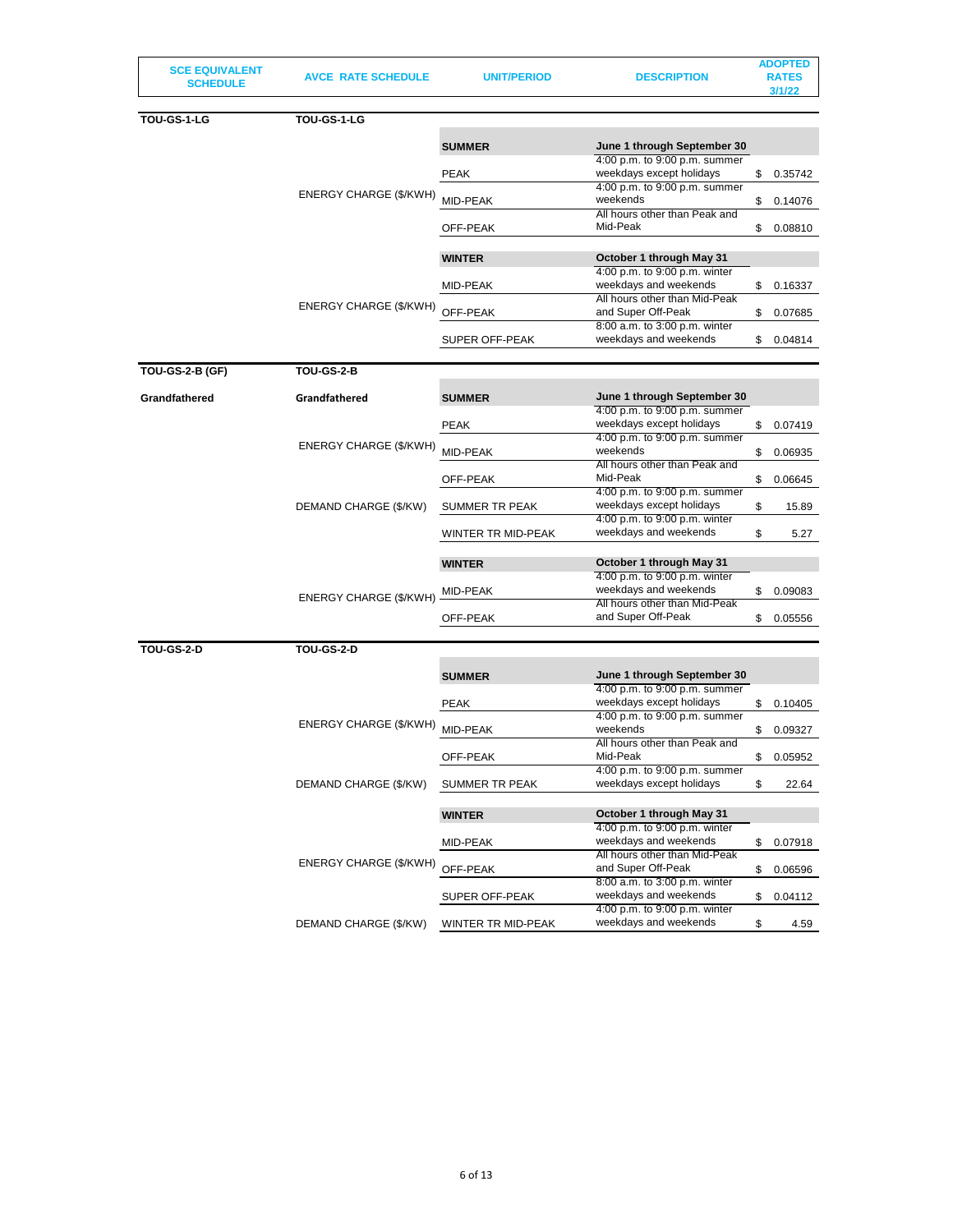| <b>SCE EQUIVALENT</b> |  |
|-----------------------|--|
| <b>SCHEDULE</b>       |  |

**SCHEDULE AVCE RATE SCHEDULE UNIT/PERIOD DESCRIPTION**

| DOPTE<br>١  |
|-------------|
| <b>RATE</b> |
| 11 12 2     |

| TOU-GS-2-D-PRI    | TOU-GS-2-D-PRI         |                    |                                                              |               |
|-------------------|------------------------|--------------------|--------------------------------------------------------------|---------------|
|                   |                        | <b>SUMMER</b>      | June 1 through September 30                                  |               |
|                   |                        |                    | 4:00 p.m. to 9:00 p.m. summer                                |               |
|                   |                        | PEAK               | weekdays except holidays                                     | \$<br>0.10197 |
|                   |                        |                    | 4:00 p.m. to 9:00 p.m. summer                                |               |
|                   | ENERGY CHARGE (\$/KWH) | MID-PEAK           | weekends                                                     | \$<br>0.09140 |
|                   |                        |                    | All hours other than Peak and                                |               |
|                   |                        | OFF-PEAK           | Mid-Peak                                                     | \$<br>0.05833 |
|                   |                        |                    | 4:00 p.m. to 9:00 p.m. summer                                |               |
|                   | DEMAND CHARGE (\$/KW)  | SUMMER TR PEAK     | weekdays except holidays                                     | \$<br>22.64   |
|                   |                        |                    |                                                              |               |
|                   |                        | <b>WINTER</b>      | October 1 through May 31                                     |               |
|                   |                        |                    | 4:00 p.m. to 9:00 p.m. winter<br>weekdays and weekends       |               |
|                   |                        | MID-PEAK           | All hours other than Mid-Peak                                | \$<br>0.07760 |
|                   | ENERGY CHARGE (\$/KWH) | OFF-PEAK           | and Super Off-Peak                                           | \$<br>0.06464 |
|                   |                        |                    | 8:00 a.m. to 3:00 p.m. winter                                |               |
|                   |                        | SUPER OFF-PEAK     | weekdays and weekends                                        | \$<br>0.04030 |
|                   |                        |                    | 4:00 p.m. to 9:00 p.m. winter                                |               |
|                   | DEMAND CHARGE (\$/KW)  | WINTER TR MID-PEAK | weekdays and weekends                                        | \$<br>4.59    |
|                   |                        |                    |                                                              |               |
| <b>TOU-GS-2-E</b> | TOU-GS-2-E             |                    |                                                              |               |
|                   |                        |                    |                                                              |               |
|                   |                        | <b>SUMMER</b>      | June 1 through September 30                                  |               |
|                   |                        |                    | 4:00 p.m. to 9:00 p.m. summer                                |               |
|                   |                        | <b>PEAK</b>        | weekdays except holidays                                     | \$<br>0.40227 |
|                   | ENERGY CHARGE (\$/KWH) |                    | 4:00 p.m. to 9:00 p.m. summer                                |               |
|                   |                        | MID-PEAK           | weekends<br>All hours other than Peak and                    | \$<br>0.09327 |
|                   |                        |                    | Mid-Peak                                                     |               |
|                   |                        | OFF-PEAK           | 4:00 p.m. to 9:00 p.m. summer                                | \$<br>0.05952 |
|                   | DEMAND CHARGE (\$/KW)  | SUMMER TR PEAK     | weekdays except holidays                                     | \$<br>0.95    |
|                   |                        |                    |                                                              |               |
|                   |                        | <b>WINTER</b>      | October 1 through May 31                                     |               |
|                   |                        |                    | 4:00 p.m. to 9:00 p.m. winter                                |               |
|                   |                        | MID-PEAK           | weekdays and weekends                                        | \$<br>0.12715 |
|                   |                        |                    | All hours other than Mid-Peak                                |               |
|                   | ENERGY CHARGE (\$/KWH) | OFF-PEAK           | and Super Off-Peak                                           | \$<br>0.06596 |
|                   |                        |                    | 8:00 a.m. to 3:00 p.m. winter                                |               |
|                   |                        | SUPER OFF-PEAK     | weekdays and weekends                                        | \$<br>0.04112 |
|                   |                        |                    | 4:00 p.m. to 9:00 p.m. winter                                |               |
|                   | DEMAND CHARGE (\$/KW)  | WINTER TR MID-PEAK | weekdays and weekends                                        | \$<br>0.95    |
|                   |                        |                    |                                                              |               |
| TOU-GS-3-R (GF)   | <b>TOU-GS-2-R (GF)</b> |                    |                                                              |               |
|                   |                        |                    |                                                              |               |
| Grandfathered     | Grandfathered          | <b>SUMMER</b>      | June 1 through September 30<br>4:00 p.m. to 9:00 p.m. summer |               |
|                   |                        | <b>PEAK</b>        | weekdays except holidays                                     | \$            |
|                   |                        |                    | 4:00 p.m. to 9:00 p.m. summer                                | 0.23588       |
|                   | ENERGY CHARGE (\$/KWH) | MID-PEAK           | weekends                                                     | \$<br>0.10847 |
|                   |                        |                    | All hours other than Peak and                                |               |
|                   |                        | OFF-PEAK           | Mid-Peak                                                     | \$<br>0.06157 |
|                   |                        |                    |                                                              |               |
|                   |                        | <b>WINTER</b>      | October 1 through May 31                                     |               |
|                   |                        |                    | 4:00 p.m. to 9:00 p.m. winter                                |               |
|                   |                        | MID-PEAK           | weekdays and weekends                                        | \$<br>0.07860 |
|                   |                        |                    | All hours other than Mid-Peak                                |               |
|                   |                        | OFF-PEAK           | and Super Off-Peak                                           | \$0.05197     |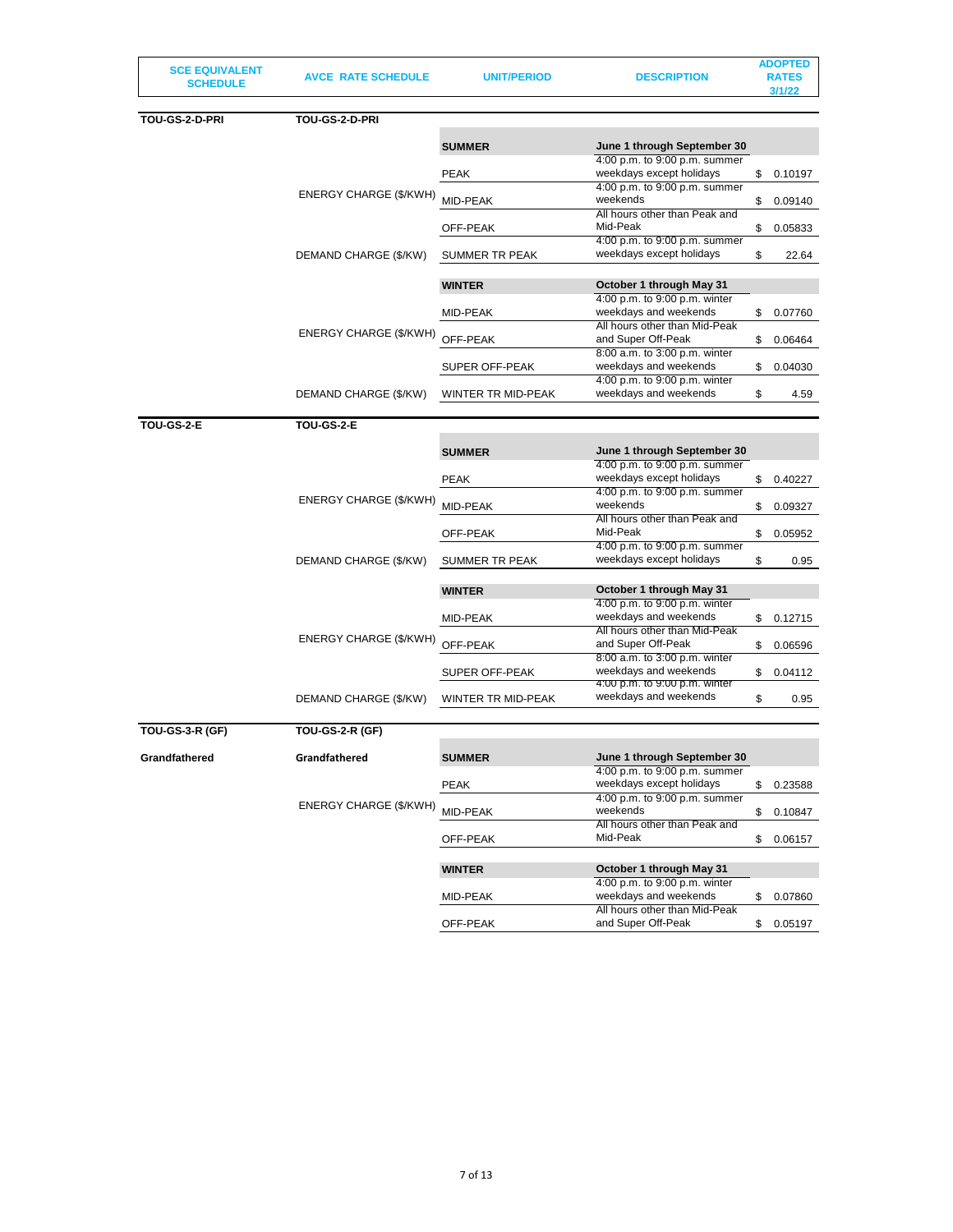| <b>SCE EQUIVALENT</b>  |                           |                    |                                                           | <b>ADOPTED</b> |
|------------------------|---------------------------|--------------------|-----------------------------------------------------------|----------------|
| <b>SCHEDULE</b>        | <b>AVCE RATE SCHEDULE</b> | <b>UNIT/PERIOD</b> | <b>DESCRIPTION</b>                                        | <b>RATES</b>   |
|                        |                           |                    |                                                           | 3/1/22         |
|                        |                           |                    |                                                           |                |
| <b>TOU-GS-3-B (GF)</b> | <b>TOU-GS-3-B (GF)</b>    |                    |                                                           |                |
| Grandfathered          | Grandfathered             | <b>SUMMER</b>      | June 1 through September 30                               |                |
|                        |                           |                    | 4:00 p.m. to 9:00 p.m. summer                             |                |
|                        |                           | <b>PEAK</b>        | weekdays except holidays                                  | \$<br>0.06875  |
|                        |                           |                    | 4:00 p.m. to 9:00 p.m. summer                             |                |
|                        | ENERGY CHARGE (\$/KWH)    | MID-PEAK           | weekends                                                  | \$<br>0.06416  |
|                        |                           |                    | All hours other than Peak and                             |                |
|                        |                           | OFF-PEAK           | Mid-Peak                                                  | \$<br>0.06157  |
|                        |                           |                    |                                                           |                |
|                        |                           | <b>WINTER</b>      | October 1 through May 31                                  |                |
|                        |                           |                    | 4:00 p.m. to 9:00 p.m. winter                             |                |
|                        | ENERGY CHARGE (\$/KWH)    | MID-PEAK           | weekdays and weekends                                     | \$<br>0.07860  |
|                        |                           |                    | All hours other than Mid-Peak                             |                |
|                        |                           | OFF-PEAK           | and Super Off-Peak                                        | \$<br>0.05197  |
|                        |                           |                    | 4:00 p.m. to 9:00 p.m. summer                             |                |
|                        |                           | SUMMER TR PEAK     | weekdays                                                  | \$<br>14.34    |
|                        | DEMAND CHARGE (\$/KW)     |                    | 4:00 p.m. to 9:00 p.m. winter                             |                |
|                        |                           | SUMMER TR MID-PEAK | weekdays and weekends                                     | \$<br>4.77     |
|                        |                           |                    |                                                           |                |
| TOU-GS-3-PRI           | TOU-GS-3-PRI              |                    |                                                           |                |
|                        |                           |                    |                                                           |                |
| Grandfathered          | Grandfathered             | <b>SUMMER</b>      | June 1 through September 30                               |                |
|                        |                           |                    | 4:00 p.m. to 9:00 p.m. summer                             |                |
|                        |                           | <b>PEAK</b>        | weekdays except holidays                                  | \$<br>0.23116  |
|                        | ENERGY CHARGE (\$/KWH)    |                    | 4:00 p.m. to 9:00 p.m. summer                             |                |
|                        |                           | MID-PEAK           | weekends                                                  | \$<br>0.10630  |
|                        |                           |                    | All hours other than Peak and                             |                |
|                        |                           | OFF-PEAK           | Mid-Peak                                                  | \$<br>0.06034  |
|                        |                           |                    |                                                           |                |
|                        |                           | <b>WINTER</b>      | October 1 through May 31                                  |                |
|                        |                           |                    | 4:00 p.m. to 9:00 p.m. winter                             |                |
|                        | ENERGY CHARGE (\$/KWH)    | MID-PEAK           | weekdays and weekends<br>All hours other than Mid-Peak    | \$<br>0.07703  |
|                        |                           | OFF-PEAK           | and Super Off-Peak                                        | \$<br>0.05093  |
|                        |                           |                    |                                                           |                |
| <b>TOU-GS-3-D</b>      | TOU-GS-3-D                |                    |                                                           |                |
|                        |                           |                    |                                                           |                |
|                        |                           | <b>SUMMER</b>      | June 1 through September 30                               |                |
|                        |                           |                    | 4:00 p.m. to 9:00 p.m. summer                             |                |
|                        |                           | <b>PEAK</b>        | weekdays except holidays                                  | \$<br>0.09645  |
|                        | ENERGY CHARGE (\$/KWH)    |                    | 4:00 p.m. to 9:00 p.m. summer                             |                |
|                        |                           | MID-PEAK           | weekends                                                  | \$<br>0.08642  |
|                        |                           |                    | All hours other than Peak and                             |                |
|                        |                           | OFF-PEAK           | Mid-Peak                                                  | \$<br>0.05578  |
|                        |                           |                    | 4:00 p.m. to 9:00 p.m. summer<br>weekdays except holidays |                |
|                        | DEMAND CHARGE (\$/KW)     | SUMMER TR PEAK     |                                                           | \$<br>21.48    |
|                        |                           |                    |                                                           |                |
|                        |                           | <b>WINTER</b>      | October 1 through May 31<br>4:00 p.m. to 9:00 p.m. winter |                |
|                        |                           | MID-PEAK           | weekdays and weekends                                     | \$<br>0.07420  |
|                        |                           |                    | All hours other than Mid-Peak                             |                |
|                        | ENERGY CHARGE (\$/KWH)    | OFF-PEAK           | and Super Off-Peak                                        | \$<br>0.06180  |
|                        |                           |                    | 8:00 a.m. to 3:00 p.m. winter                             |                |
|                        |                           | SUPER OFF-PEAK     | weekdays and weekends                                     | \$<br>0.03857  |
|                        |                           |                    | 4:00 p.m. to 9:00 p.m. winter                             |                |
|                        | DEMAND CHARGE (\$/KW)     | WINTER TR MID-PEAK | weekdays and weekends                                     | \$<br>3.90     |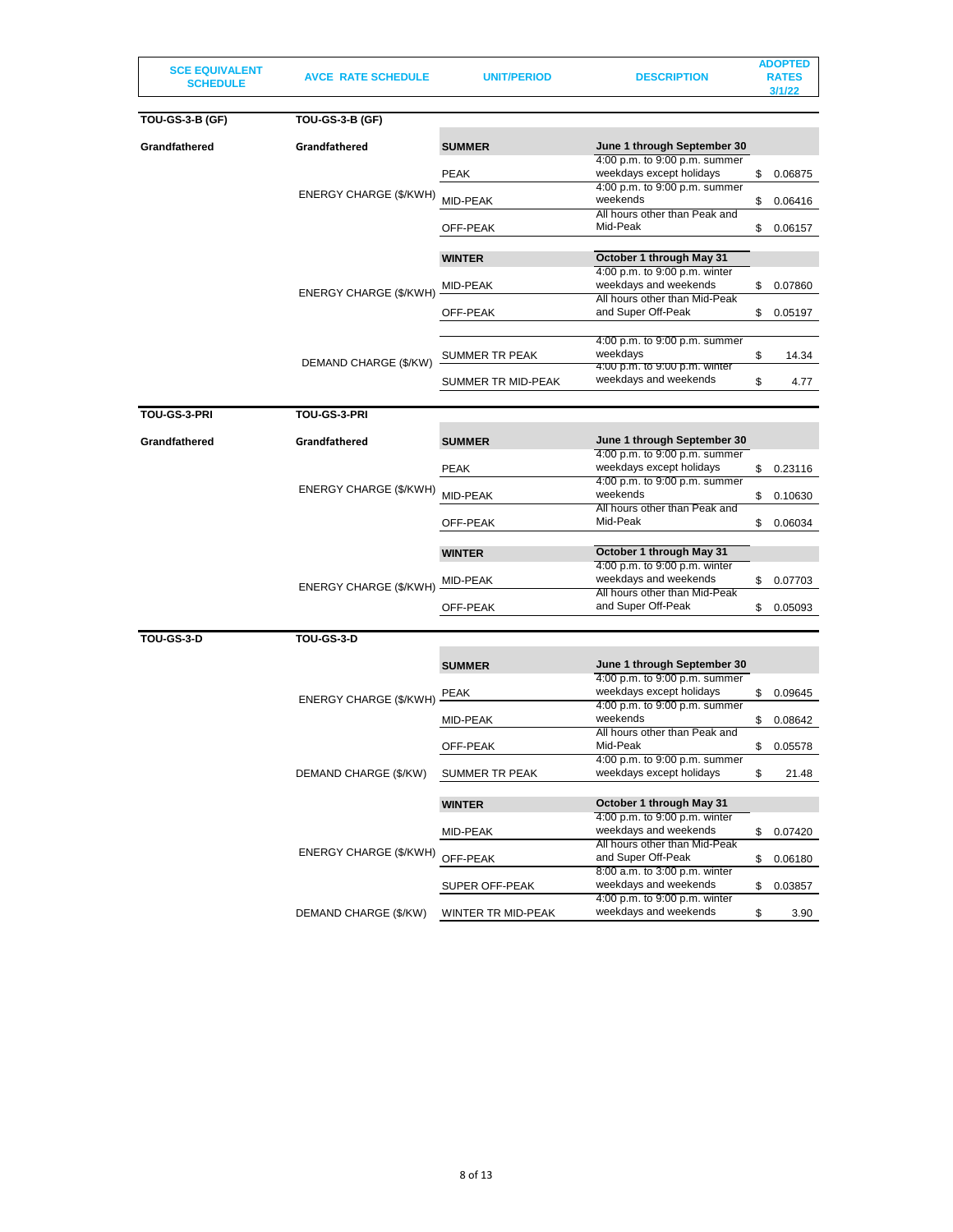| <b>SCE EQUIVALENT</b> |  |
|-----------------------|--|
| <b>SCHEDULE</b>       |  |

**SCHEDULE DESCRIPTION** 

**ADOPTED** 

| <b>DESCRIPTION</b> | <b>RATES</b> |
|--------------------|--------------|
|                    | 3/1/22       |
|                    |              |
|                    |              |

weekdays and weekends \$ 0.05531

| TOU-GS-3-E | TOU-GS-3-E                    |                           |                                                           |               |
|------------|-------------------------------|---------------------------|-----------------------------------------------------------|---------------|
|            |                               | <b>SUMMER</b>             | June 1 through September 30                               |               |
|            | <b>ENERGY CHARGE (\$/KWH)</b> | PEAK                      | 4:00 p.m. to 9:00 p.m. summer<br>weekdays except holidays | \$<br>0.35275 |
|            |                               | MID-PEAK                  | 4:00 p.m. to 9:00 p.m. summer<br>weekends                 | \$<br>0.08642 |
|            |                               | OFF-PEAK                  | All hours other than Peak and<br>Mid-Peak                 | \$<br>0.05578 |
|            | DEMAND CHARGE (\$/KW)         | <b>SUMMER TR PEAK</b>     | 4:00 p.m. to 9:00 p.m. summer<br>weekdays except holidays | \$<br>4.67    |
|            |                               | <b>WINTER</b>             | October 1 through May 31                                  |               |
|            |                               |                           | 4:00 p.m. to 9:00 p.m. winter                             |               |
|            | ENERGY CHARGE (\$/KWH)        | MID-PEAK                  | weekdays and weekends<br>All hours other than Mid-Peak    | \$<br>0.11085 |
|            |                               | OFF-PEAK                  | and Super Off-Peak<br>8:00 a.m. to 3:00 p.m. winter       | \$<br>0.06180 |
|            |                               | <b>SUPER OFF-PEAK</b>     | weekdays and weekends                                     | \$<br>0.03857 |
|            | DEMAND CHARGE (\$/KW)         | <b>WINTER TR MID-PEAK</b> | 4:00 p.m. to 9:00 p.m. winter<br>weekdays and weekends    | \$<br>0.81    |

# **AGRICULTURAL AND PUMPING**

| TOU-PA-2-A         | TOU-PA-2-A             |               |                                                           |               |
|--------------------|------------------------|---------------|-----------------------------------------------------------|---------------|
| Grandfathered      | Grandfathered          | <b>SUMMER</b> | June 1 through September 30                               |               |
|                    |                        | <b>PEAK</b>   | 4:00 p.m. to 9:00 p.m. summer<br>weekdays except holidays | \$<br>0.24091 |
|                    | ENERGY CHARGE (\$/KWH) | MID-PEAK      | 4:00 p.m. to 9:00 p.m. summer<br>weekends                 | \$<br>0.09829 |
|                    |                        | OFF-PEAK      | All hours other than Peak and<br>Mid-Peak                 | \$<br>0.06095 |
|                    |                        | <b>WINTER</b> | October 1 through May 31                                  |               |
|                    | ENERGY CHARGE (\$/KWH) | MID-PEAK      | 4:00 p.m. to 9:00 p.m. winter<br>weekdays and weekends    | \$<br>0.08291 |
|                    |                        | OFF-PEAK      | All hours other than Mid-Peak<br>and Super Off-Peak       | \$<br>0.05346 |
| <b>TOU-PA-2-E4</b> | <b>TOU-PA-2-E4</b>     |               |                                                           |               |
|                    | ENERGY CHARGE (\$/KWH) | <b>SUMMER</b> | June 1 through September 30                               |               |
|                    |                        | <b>PEAK</b>   | 4:00 p.m. to 9:00 p.m. summer<br>weekdays except holidays | \$<br>0.37235 |
|                    |                        | MID-PEAK      | 4:00 p.m. to 9:00 p.m. summer<br>weekends                 | \$<br>0.08404 |
|                    |                        | OFF-PEAK      | All hours other than Peak and<br>Mid-Peak                 | \$<br>0.05568 |
|                    |                        | <b>WINTER</b> | October 1 through May 31                                  |               |
|                    |                        | MID-PEAK      | 4:00 p.m. to 9:00 p.m. winter<br>weekdays and weekends    | \$<br>0.08279 |
|                    |                        | OFF-PEAK      | All hours other than Mid-Peak<br>and Super Off-Peak       | \$<br>0.06527 |
|                    |                        |               | 8:00 a.m. to 3:00 p.m. winter                             |               |

SUPER OFF-PEAK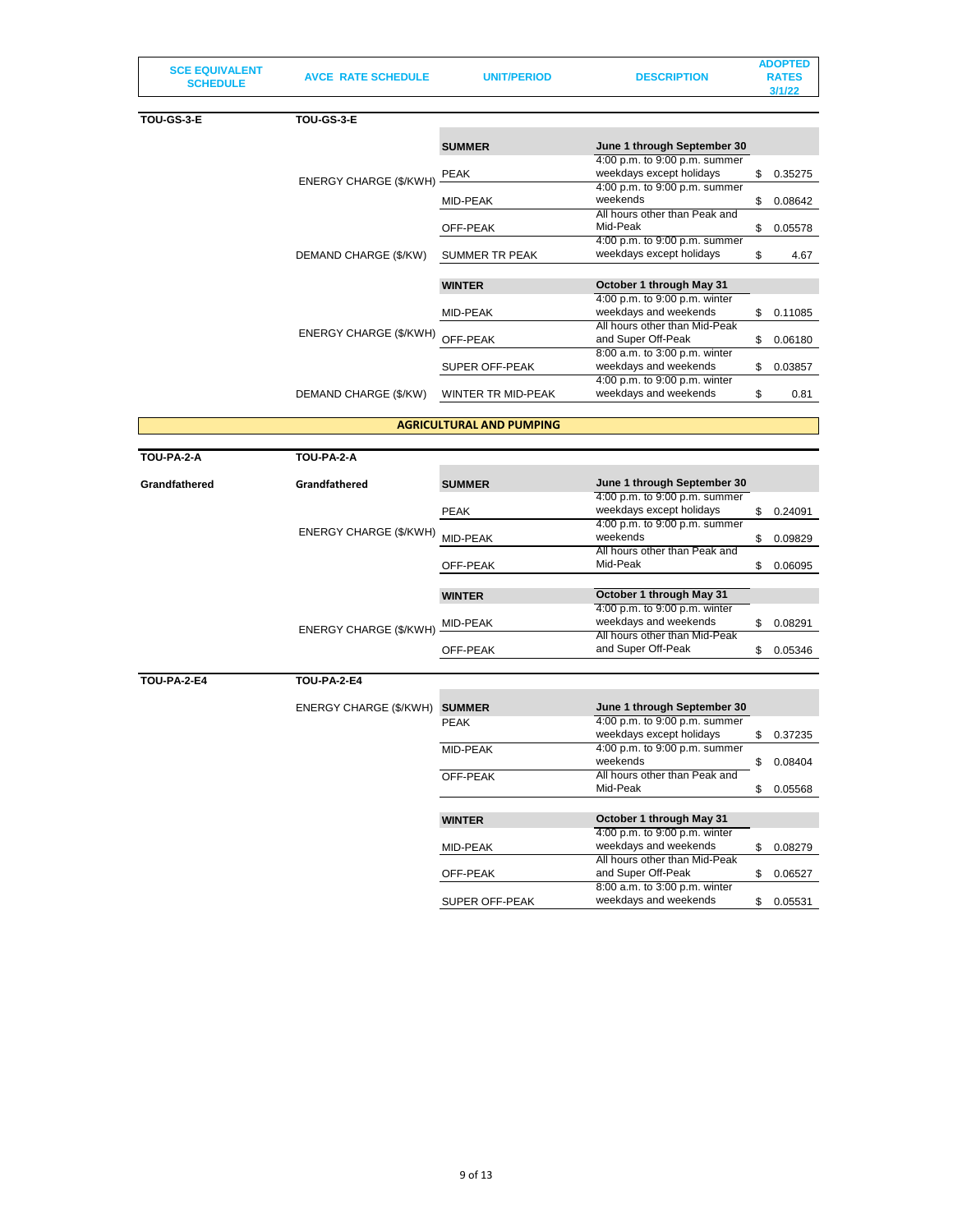| <b>SCE EQUIVALENT</b><br><b>SCHEDULE</b> | <b>AVCE RATE SCHEDULE</b>     | <b>UNIT/PERIOD</b>    | <b>DESCRIPTION</b>                                                                | <b>ADOPTED</b><br><b>RATES</b><br>3/1/22 |
|------------------------------------------|-------------------------------|-----------------------|-----------------------------------------------------------------------------------|------------------------------------------|
| <b>TOU-PA-2-E5</b>                       | <b>TOU-PA-2-E5</b>            |                       |                                                                                   |                                          |
|                                          | ENERGY CHARGE (\$/KWH) SUMMER | <b>PEAK</b>           | June 1 through September 30<br>5:00 p.m. to 8:00 p.m. summer                      |                                          |
|                                          |                               | <b>MID-PEAK</b>       | weekdays except holidays<br>5:00 p.m. to 8:00 p.m. summer                         | \$<br>0.60105                            |
|                                          |                               | OFF-PEAK              | weekends<br>All hours other than Peak and                                         | \$<br>0.13534                            |
|                                          |                               |                       | Mid-Peak                                                                          | \$<br>0.05606                            |
|                                          |                               | <b>WINTER</b>         | October 1 through May 31<br>5:00 p.m. to 8:00 p.m. winter                         |                                          |
|                                          |                               | MID-PEAK              | weekdays and weekends<br>All hours other than Mid-Peak                            | \$<br>0.08323                            |
|                                          |                               | OFF-PEAK              | and Super Off-Peak<br>8:00 a.m. to 3:00 p.m. winter                               | \$<br>0.06563                            |
|                                          |                               | <b>SUPER OFF-PEAK</b> | weekdays and weekends                                                             | \$<br>0.05561                            |
| TOU-PA-2-B (GF)                          | <b>TOU-PA-2-B (GF)</b>        |                       |                                                                                   |                                          |
| Grandfathered                            | ENERGY CHARGE (\$/KWH)        | <b>SUMMER</b>         | June 1 through September 30<br>12pm to 6pm weekdays, except                       |                                          |
|                                          |                               | <b>PEAK</b>           | holidays                                                                          | \$<br>0.06805                            |
|                                          |                               | MID-PEAK              | 8am to 12pm and 6pm to 11pm<br>weekdays, except holidays                          | \$<br>0.06270                            |
|                                          |                               | OFF-PEAK              | All hours other than Peak and<br>Mid-Peak                                         | \$<br>0.06095                            |
|                                          |                               | <b>WINTER</b>         | October 1 through May 31                                                          |                                          |
|                                          |                               | MID-PEAK              | 8am to 12pm and 6pm to 11pm<br>weekdays, except holidays                          | \$<br>0.08291                            |
|                                          |                               | OFF-PEAK              | All hours other than Mid-Peak                                                     | \$<br>0.05346                            |
|                                          |                               | <b>SUMMER TR PEAK</b> | 12pm to 6pm summer                                                                |                                          |
|                                          | DEMAND CHARGE (\$/KW)         | SUMMER TR MID-PEAK    | weekdays except holidays<br>8am to 12pm and 6pm to 11pm<br>summer weekdays except | \$<br>10.37                              |
|                                          |                               |                       | holidays                                                                          | \$<br>3.16                               |
| <b>TOU-PA-2-D4</b>                       | <b>TOU-PA-2-D4</b>            |                       |                                                                                   |                                          |
|                                          |                               | <b>SUMMER</b>         | June 1 through September 30<br>4:00 p.m. to 9:00 p.m. summer                      |                                          |
|                                          |                               | <b>PEAK</b>           | weekdays except holidays                                                          | \$<br>0.09378                            |
|                                          | ENERGY CHARGE (\$/KWH)        | MID-PEAK              | 4:00 p.m. to 9:00 p.m. summer<br>weekends                                         | \$<br>0.08404                            |
|                                          |                               | OFF-PEAK              | All hours other than Peak and<br>Mid-Peak                                         | \$<br>0.05568                            |
|                                          | DEMAND CHARGE (\$/KW)         | <b>SUMMER TR PEAK</b> | 4:00 p.m. to 9:00 p.m. summer<br>weekdays except holidays                         | \$<br>13.73                              |
|                                          |                               | <b>WINTER</b>         | October 1 through May 31                                                          |                                          |
|                                          |                               |                       | 4:00 p.m. to 9:00 p.m. winter                                                     |                                          |
|                                          | ENERGY CHARGE (\$/KWH)        | MID-PEAK              | weekdays and weekends<br>All hours other than Mid-Peak                            | \$<br>0.07115                            |
|                                          |                               | OFF-PEAK              | and Super Off-Peak<br>8:00 a.m. to 3:00 p.m. winter                               | \$<br>0.05602                            |
|                                          |                               | SUPER OFF-PEAK        | weekdays and weekends<br>4:00 p.m. to 9:00 p.m. summer                            | \$<br>0.04739                            |
|                                          | DEMAND CHARGE (\$/KW)         | WINTER TR MID-PEAK    | weekdays except holidays                                                          | \$<br>2.41                               |
| <b>TOU-PA-2-D5</b>                       | <b>TOU-PA-2-D5</b>            |                       |                                                                                   |                                          |
|                                          |                               | <b>SUMMER</b>         | June 1 through September 30<br>5:00 p.m. to 8:00 p.m. summer                      |                                          |
|                                          |                               | <b>PEAK</b>           | weekdays except holidays                                                          | \$<br>0.09378                            |
|                                          | ENERGY CHARGE (\$/KWH)        | MID-PEAK              | 5:00 p.m. to 8:00 p.m. summer<br>weekends                                         | \$<br>0.08404                            |
|                                          |                               | OFF-PEAK              | All hours other than Peak and<br>Mid-Peak                                         | \$<br>0.05568                            |
|                                          | DEMAND CHARGE (\$/KW)         | SUMMER TR PEAK        | 4:00 p.m. to 9:00 p.m. summer<br>weekdays except holidays                         | \$<br>13.73                              |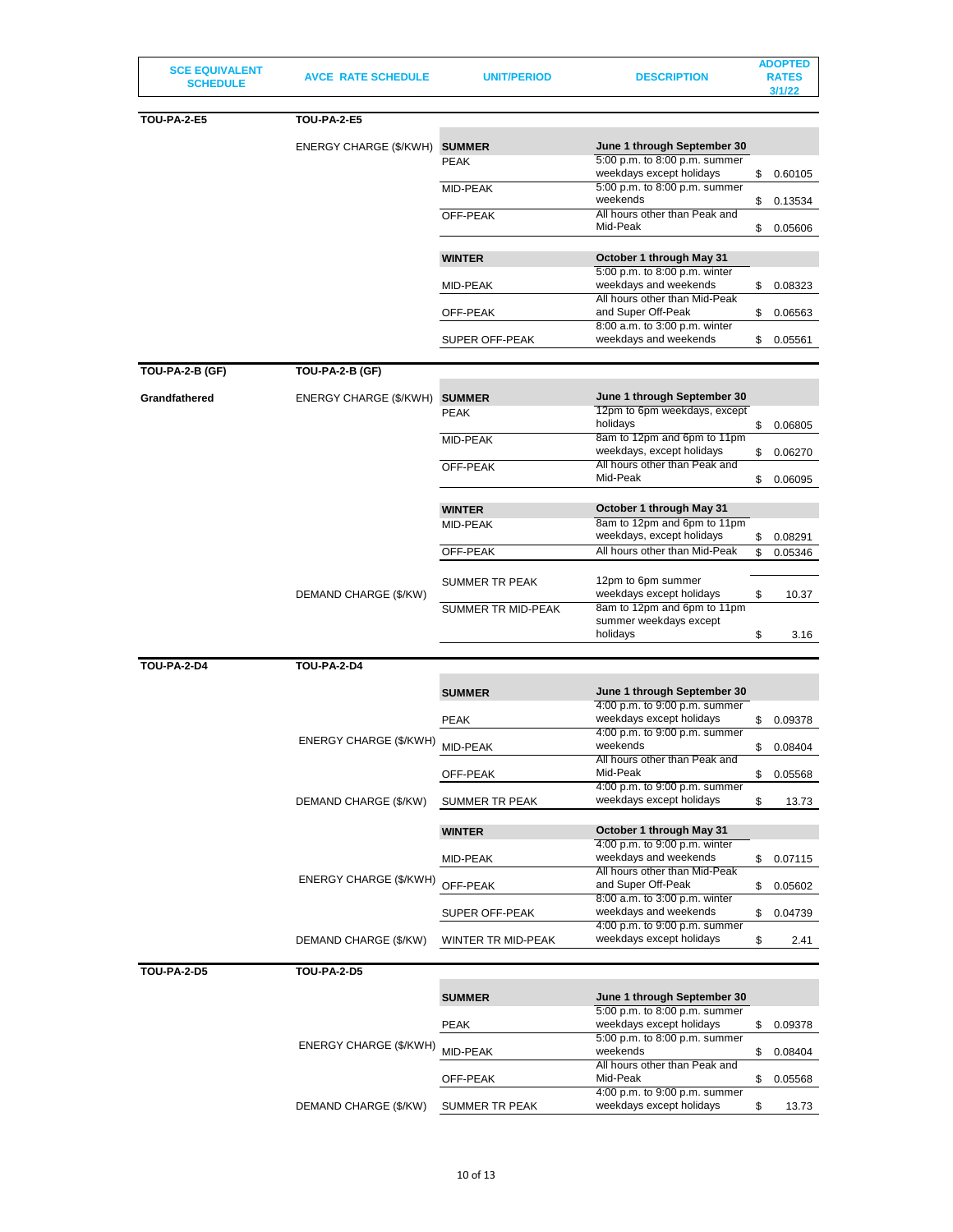| <b>SCE EQUIVALENT</b><br><b>SCHEDULE</b> | <b>AVCE RATE SCHEDULE</b>     | <b>UNIT/PERIOD</b>    | <b>DESCRIPTION</b>                                        | <b>ADOPTED</b><br><b>RATES</b><br>3/1/22 |
|------------------------------------------|-------------------------------|-----------------------|-----------------------------------------------------------|------------------------------------------|
| TOU-PA-3-A(GF)                           | TOU-PA-3-A                    |                       |                                                           |                                          |
| Grandfathered                            |                               | <b>SUMMER</b>         | June 1 through September 30                               |                                          |
|                                          |                               | <b>PEAK</b>           | 4:00 p.m. to 9:00 p.m. summer<br>weekdays except holidays | \$<br>0.23250                            |
|                                          | ENERGY CHARGE (\$/KWH)        | MID-PEAK              | 4:00 p.m. to 9:00 p.m. summer<br>weekends                 | \$<br>0.08736                            |
|                                          |                               | OFF-PEAK              | All hours other than Peak and<br>Mid-Peak                 | \$<br>0.05403                            |
|                                          |                               | <b>WINTER</b>         | October 1 through May 31                                  |                                          |
|                                          | <b>ENERGY CHARGE (\$/KWH)</b> | MID-PEAK              | 4:00 p.m. to 9:00 p.m. winter<br>weekdays and weekends    | \$<br>0.07227                            |
|                                          |                               | OFF-PEAK              | All hours other than Mid-Peak<br>and Super Off-Peak       | \$<br>0.04780                            |
| <b>TOU-PA-3-E4</b>                       | <b>TOU-PA-3-E4</b>            |                       |                                                           |                                          |
|                                          |                               | <b>SUMMER</b>         | June 1 through September 30                               |                                          |
|                                          |                               | <b>PEAK</b>           | 4:00 p.m. to 9:00 p.m. summer<br>weekdays except holidays | \$<br>0.33744                            |
|                                          | ENERGY CHARGE (\$/KWH)        | MID-PEAK              | 4:00 p.m. to 9:00 p.m. summer<br>weekends                 | \$<br>0.07403                            |
|                                          |                               | OFF-PEAK              | All hours other than Peak and<br>Mid-Peak                 | \$<br>0.04937                            |
|                                          |                               | <b>WINTER</b>         | October 1 through May 31                                  |                                          |
|                                          |                               | MID-PEAK              | 4:00 p.m. to 9:00 p.m. winter<br>weekdays and weekends    | \$<br>0.08729                            |
|                                          | ENERGY CHARGE (\$/KWH)        | OFF-PEAK              | All hours other than Mid-Peak<br>and Super Off-Peak       | \$<br>0.06896                            |
|                                          |                               | <b>SUPER OFF-PEAK</b> | 8:00 a.m. to 3:00 p.m. winter<br>weekdays and weekends    | \$<br>0.02328                            |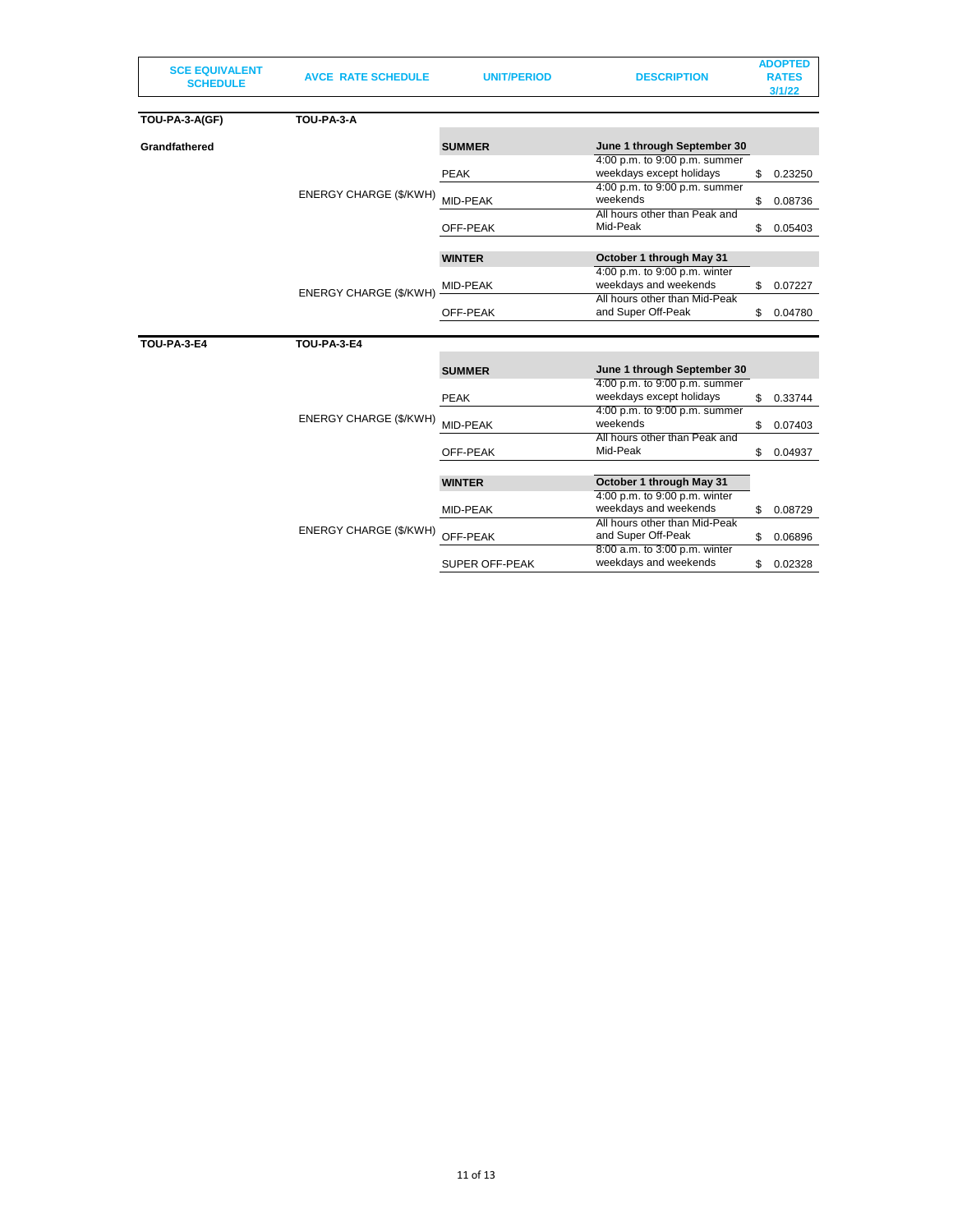| <b>SCE EQUIVALENT</b><br><b>SCHEDULE</b> | <b>AVCE RATE SCHEDULE</b> | <b>UNIT/PERIOD</b> | <b>DESCRIPTION</b>                                         |          | <b>ADOPTED</b><br><b>RATES</b><br>3/1/22 |
|------------------------------------------|---------------------------|--------------------|------------------------------------------------------------|----------|------------------------------------------|
|                                          |                           |                    |                                                            |          |                                          |
| <b>TOU-PA-3-E5</b>                       | <b>TOU-PA-3-E5</b>        |                    |                                                            |          |                                          |
|                                          |                           | <b>SUMMER</b>      | June 1 through September 30                                |          |                                          |
|                                          |                           |                    | 5:00 p.m. to 8:00 p.m. summer                              |          |                                          |
|                                          |                           | <b>PEAK</b>        | weekdays except holidays<br>5:00 p.m. to 8:00 p.m. summer  | \$       | 0.55621                                  |
|                                          | ENERGY CHARGE (\$/KWH)    | MID-PEAK           | weekends                                                   | \$       | 0.12142                                  |
|                                          |                           |                    | All hours other than Peak and                              |          |                                          |
|                                          |                           | OFF-PEAK           | Mid-Peak                                                   | \$       | 0.04847                                  |
|                                          |                           | <b>WINTER</b>      | October 1 through May 31                                   |          |                                          |
|                                          |                           |                    | 5:00 p.m. to 8:00 p.m. winter                              |          |                                          |
|                                          |                           | MID-PEAK           | weekdays and weekends                                      | \$       | 0.09116                                  |
|                                          | ENERGY CHARGE (\$/KWH)    | OFF-PEAK           | All hours other than Mid-Peak<br>and Super Off-Peak        | \$       | 0.07203                                  |
|                                          |                           |                    | 8:00 a.m. to 3:00 p.m. winter                              |          |                                          |
|                                          |                           | SUPER OFF-PEAK     | weekdays and weekends                                      | \$       | 0.02441                                  |
|                                          |                           |                    |                                                            |          |                                          |
| TOU-PA-3-B (GF)                          | TOU-PA-3-B (GF)           |                    |                                                            |          |                                          |
| Grandfathered                            | ENERGY CHARGE (\$/KWH)    | <b>SUMMER</b>      | June 1 through September 30                                |          |                                          |
|                                          |                           | <b>PEAK</b>        | 12pm to 6pm weekdays, except<br>holidays                   |          |                                          |
|                                          |                           | MID-PEAK           | 8am to 12pm and 6pm to 11pm                                | \$       | 0.06034                                  |
|                                          |                           |                    | weekdays, except holidays                                  | \$       | 0.05543                                  |
|                                          |                           | OFF-PEAK           | All hours other than Peak and<br>Mid-Peak                  | \$       |                                          |
|                                          |                           |                    |                                                            |          | 0.05403                                  |
|                                          |                           | <b>WINTER</b>      | October 1 through May 31                                   |          |                                          |
|                                          |                           | MID-PEAK           | 8am to 12pm and 6pm to 11pm                                |          |                                          |
|                                          |                           | OFF-PEAK           | weekdays, except holidays<br>All hours other than Mid-Peak | \$<br>\$ | 0.07227<br>0.04780                       |
|                                          |                           |                    |                                                            |          |                                          |
|                                          |                           | SUMMER TR PEAK     | 12pm to 6pm summer                                         |          |                                          |
|                                          | DEMAND CHARGE (\$/KW)     |                    | weekdays except holidays                                   | \$       | 11.51                                    |
|                                          |                           | SUMMER TR MID-PEAK | 8am to 12pm and 6pm to 11pm<br>summer weekdays except      |          |                                          |
|                                          |                           |                    | holidays                                                   | \$       | 3.12                                     |
|                                          |                           |                    |                                                            |          |                                          |
| <b>TOU-PA-3-D4</b>                       | <b>TOU-PA-3-D4</b>        |                    |                                                            |          |                                          |
|                                          |                           | <b>SUMMER</b>      | June 1 through September 30                                |          |                                          |
|                                          |                           |                    | 4:00 p.m. to 9:00 p.m. summer                              |          |                                          |
|                                          |                           | <b>PEAK</b>        | weekdays except holidays<br>4:00 p.m. to 9:00 p.m. summer  | \$       | 0.08263                                  |
|                                          | ENERGY CHARGE (\$/KWH)    | MID-PEAK           | weekends                                                   | \$       | 0.07403                                  |
|                                          |                           |                    | All hours other than Peak and                              |          |                                          |
|                                          |                           | OFF-PEAK           | Mid-Peak<br>4:00 p.m. to 9:00 p.m. summer                  | \$       | 0.04937                                  |
|                                          | DEMAND CHARGE (\$/KW)     | SUMMER TR PEAK     | weekdays except holidays                                   | \$       | 13.93                                    |
|                                          |                           |                    |                                                            |          |                                          |
|                                          |                           | <b>WINTER</b>      | October 1 through May 31                                   |          |                                          |
|                                          |                           | MID-PEAK           | 4:00 p.m. to 9:00 p.m. winter<br>weekdays and weekends     | \$       | 0.06575                                  |
|                                          |                           |                    | All hours other than Mid-Peak                              |          |                                          |
|                                          | ENERGY CHARGE (\$/KWH)    | OFF-PEAK           | and Super Off-Peak                                         | \$       | 0.05473                                  |
|                                          |                           |                    | 8:00 a.m. to 3:00 p.m. winter<br>weekdays and weekends     |          |                                          |
|                                          |                           | SUPER OFF-PEAK     | 4:00 p.m. to 9:00 p.m. summer                              | \$       | 0.03406                                  |
|                                          | DEMAND CHARGE (\$/KW)     | WINTER TR MID-PEAK | weekdays except holidays                                   | \$       | 2.46                                     |